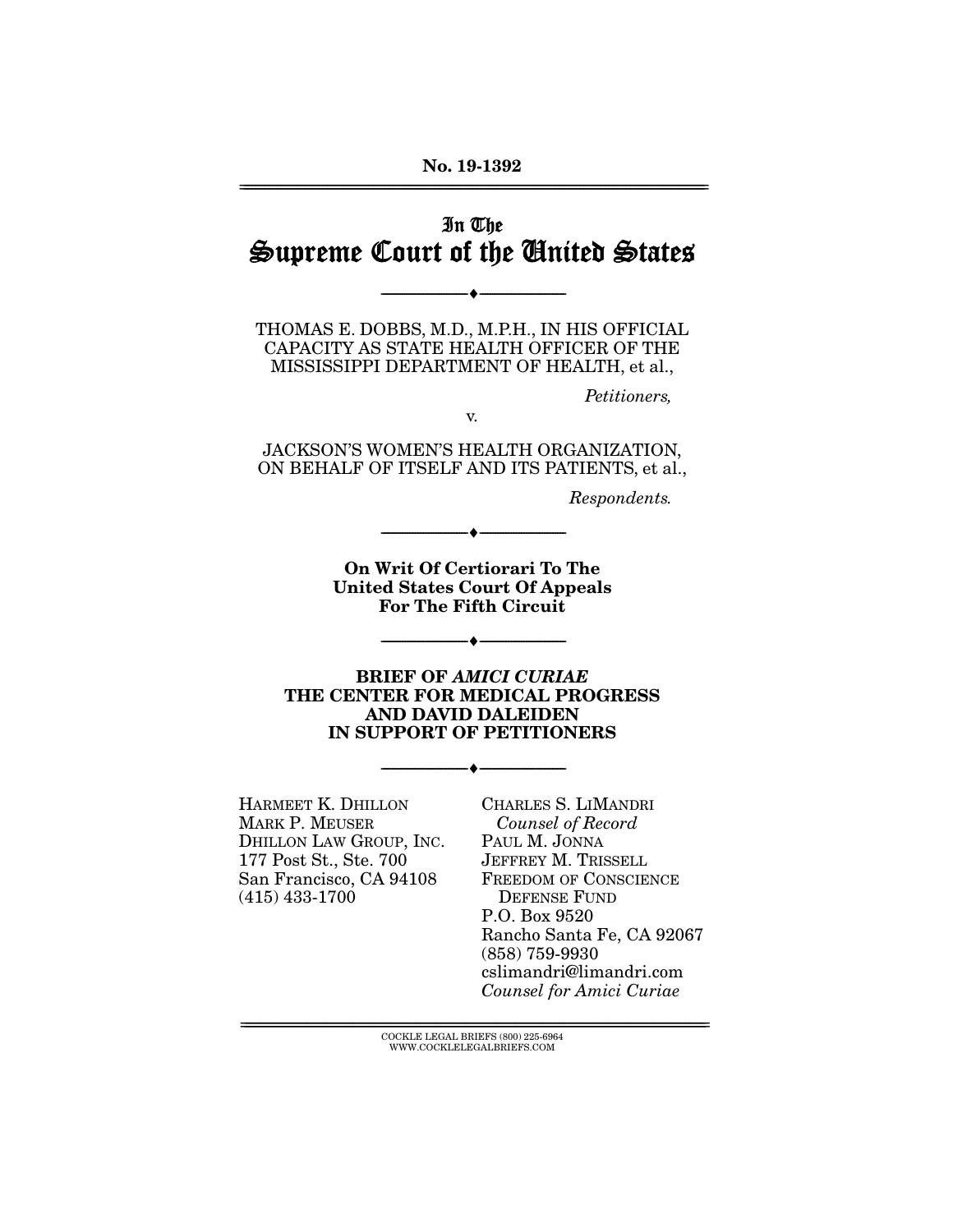# TABLE OF CONTENTS

|                                                                                                                                                                                                                                                  | Page           |
|--------------------------------------------------------------------------------------------------------------------------------------------------------------------------------------------------------------------------------------------------|----------------|
|                                                                                                                                                                                                                                                  | i              |
|                                                                                                                                                                                                                                                  | iii            |
| INTEREST OF AMICI CURIAE                                                                                                                                                                                                                         | 1              |
| SUMMARY OF ARGUMENT                                                                                                                                                                                                                              | $\overline{2}$ |
|                                                                                                                                                                                                                                                  | 5              |
| The People have an interest in protecting<br>1.<br>infants in the womb who are old enough to                                                                                                                                                     | 5              |
| 1.1. The children that Mississippi seeks to<br>protect with a pre-viability prohibi-<br>tion are the same children most at risk<br>of human trafficking for experimenta-                                                                         | 7              |
| The burdens of human trafficking of<br>1.2.<br>aborted infants disproportionately fall<br>on minority communities                                                                                                                                | 12             |
| 2.<br>Human infants, born or in utero, have<br>Equal Protection interests, regardless of<br>prematurity or "pre-viability"                                                                                                                       | 15             |
| Federal law and the laws of 38 States<br>2.1.<br>recognize the equal constitutional<br>rights of infants in the womb and<br>premature infants, but these same in-<br>fants receive no State protection from<br>profit-driven abortion businesses | 15             |
| The unequal treatment of "pre-viabil-<br>2.2.<br>ity" infants entrenches equal protec-<br>tion violations of viable infants                                                                                                                      | 18             |

i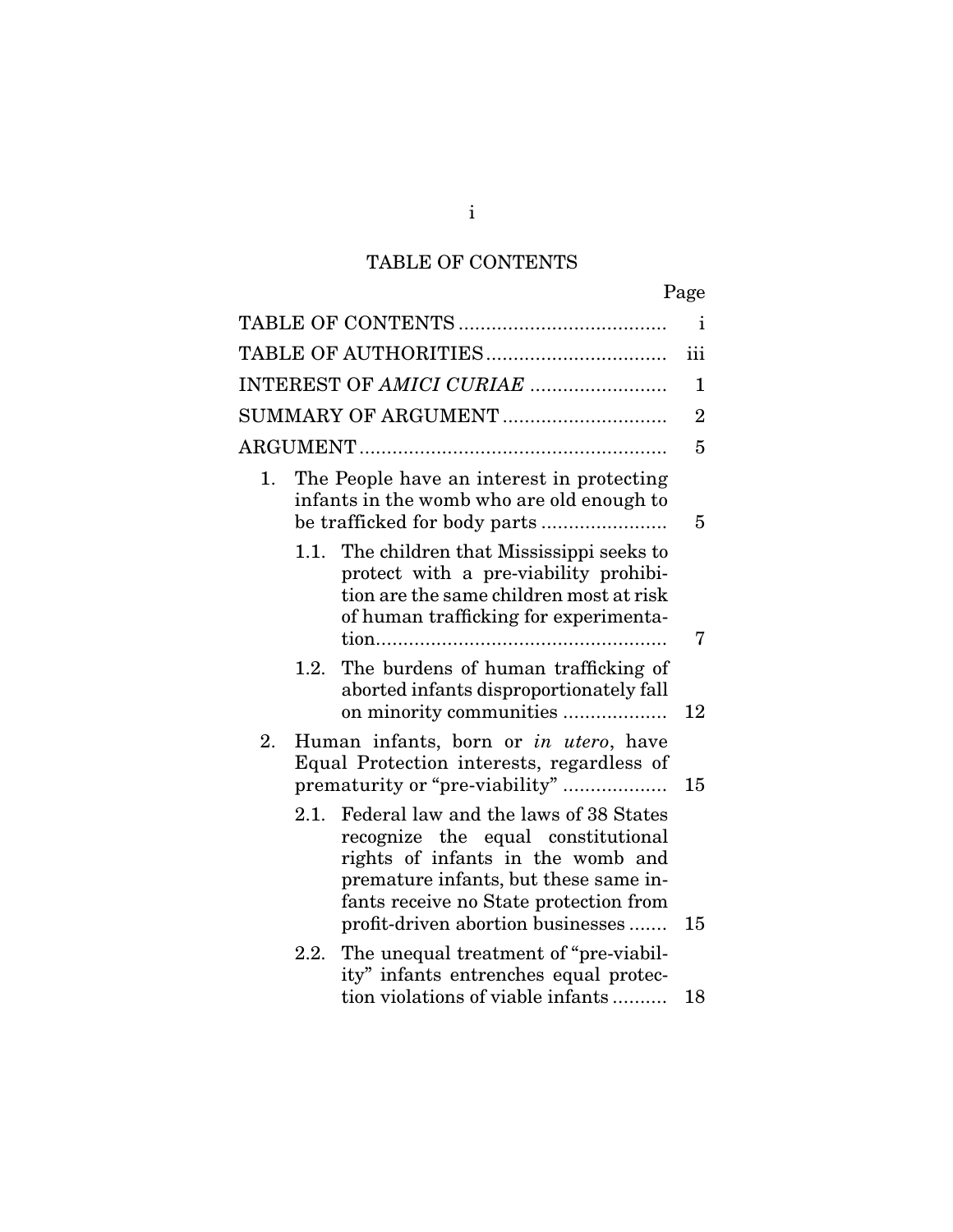# TABLE OF CONTENTS—Continued

Page

| 3. | This Court does not deny the People's in-<br>terests in protecting infants in the womb                                                                                                                      | 19 |
|----|-------------------------------------------------------------------------------------------------------------------------------------------------------------------------------------------------------------|----|
|    | 3.1. Vuitch, Roe, Webster, Casey, and Gon-<br><i>zales</i> all recognized the People's in-<br>terest in protecting infants in the<br>womb to the degree—but only to the<br>degree—the question was properly | 19 |
|    | 3.2. The Court's old abortion precedents<br>are inapposite and unworkable for<br>addressing the new facts and ques-                                                                                         | 21 |
|    | <b>ICLUSION.</b>                                                                                                                                                                                            | 22 |

ii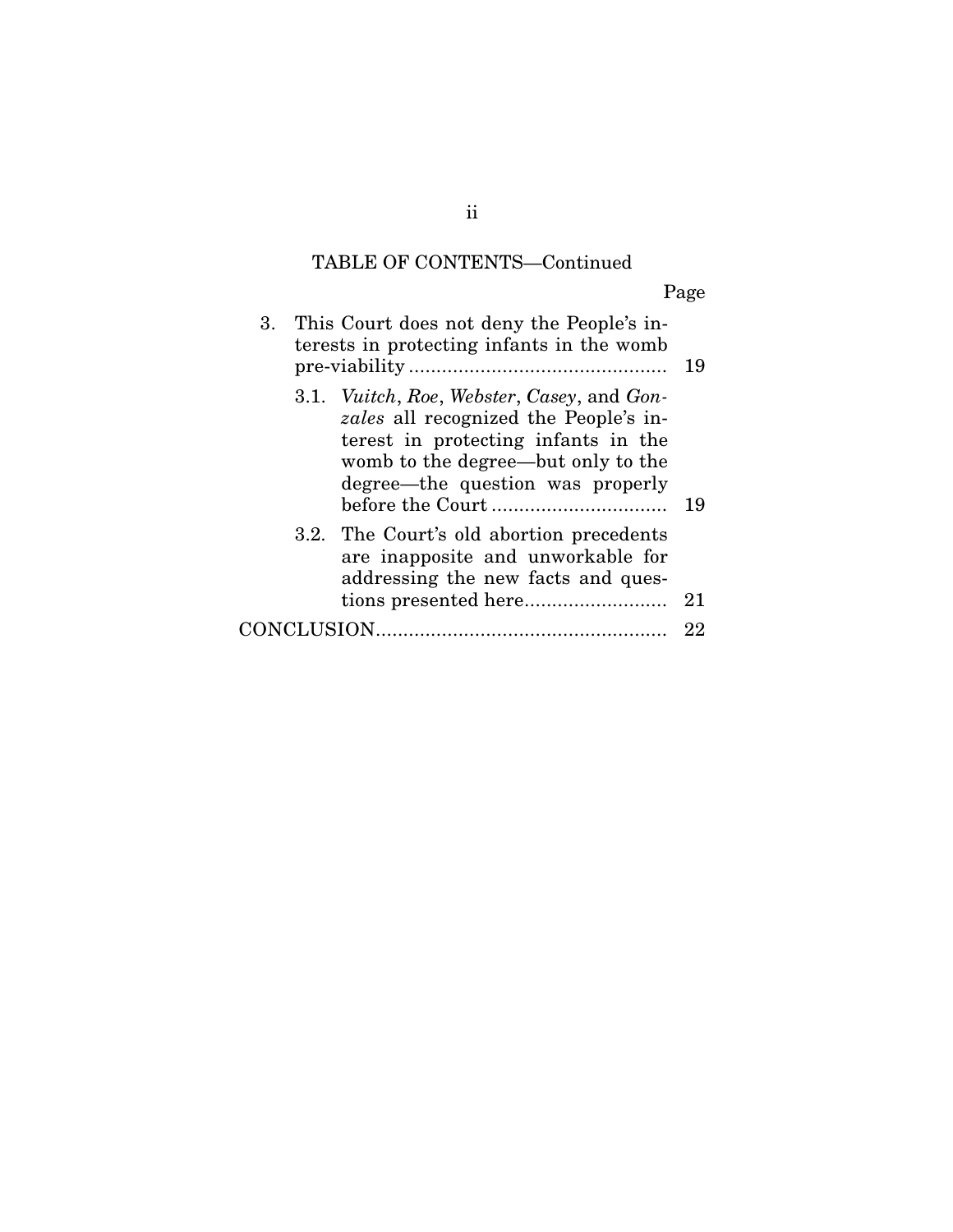# TABLE OF AUTHORITIES

Page

| <b>CASES</b>                                                                                         |
|------------------------------------------------------------------------------------------------------|
| Box v. Planned Parenthood<br>of Indiana & Kentucky, Inc.,                                            |
| Citizens United v. Fed. Election Comm'n,                                                             |
| Gonzales v. Carhart,                                                                                 |
| Levy v. Louisiana,                                                                                   |
| Planned Parenthood of Greater<br>Texas Fam. Plan. & Preventative<br>Health Servs., Inc. v. Kauffman, |
| Planned Parenthood v. Casey,                                                                         |
| Roe v. Wade,<br>410 U.S. 113 (1973)  12, 19, 20, 21                                                  |
| Steinberg v. Brown,                                                                                  |
| United States v. Palmer,                                                                             |
| United States v. Vuitch,                                                                             |

iii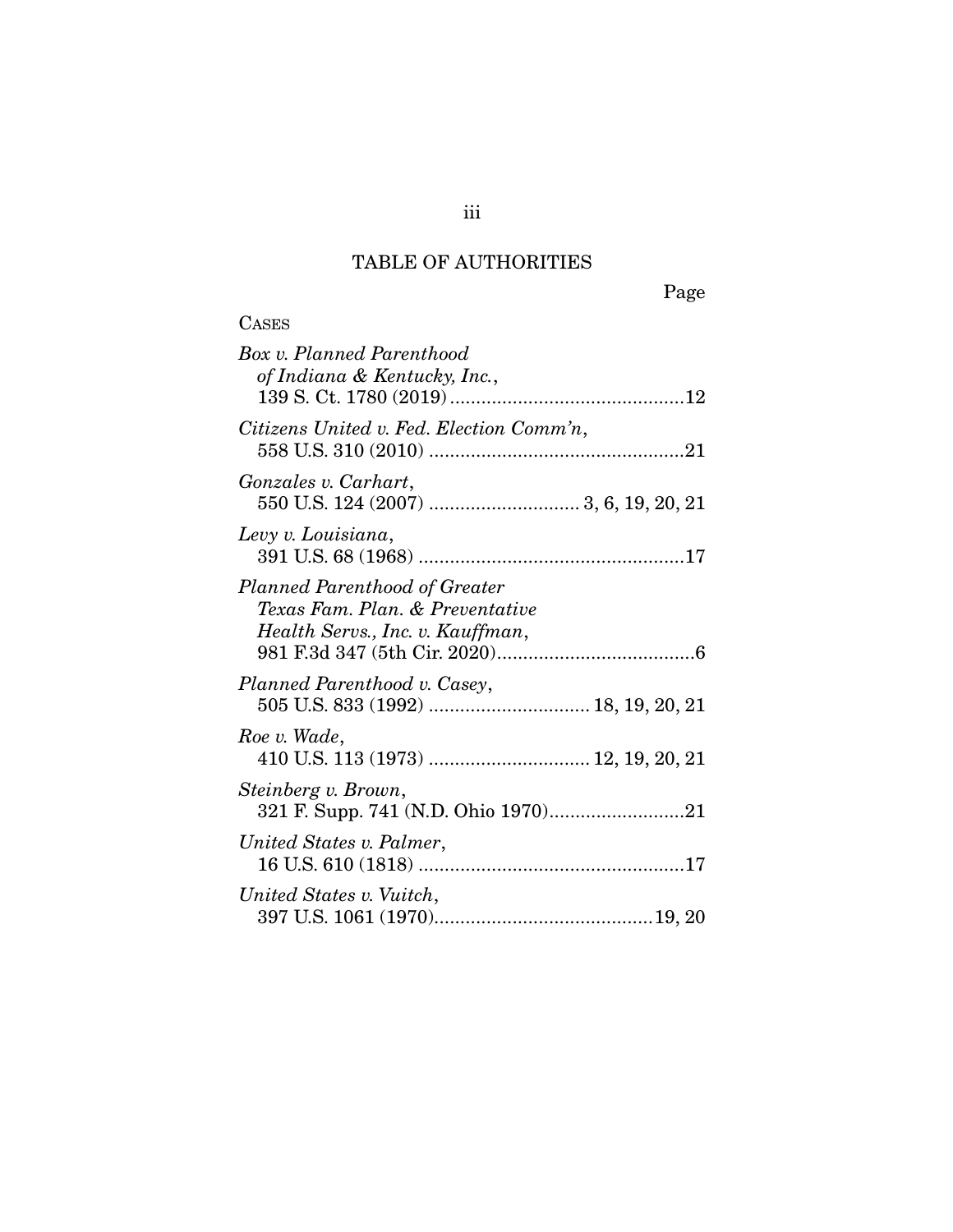# TABLE OF AUTHORITIES—Continued

Page

| Washington v. Glucksberg,                     |  |
|-----------------------------------------------|--|
| Webster v. Reproductive Health Services,      |  |
| <b>CONSTITUTIONAL PROVISIONS</b>              |  |
|                                               |  |
| U.S. Const., amend. XIV § 1 3, 11, 16, 17, 21 |  |
| <b>STATUTES &amp; RULES</b>                   |  |
|                                               |  |

18 U.S.C. § 1841(d), (a)(1) ........................................... 15 26 U.S.C. § 501(c)(3) ...................................................... 1 42 U.S.C. § 289g-2 ..................................................... 1, 7 S. Ct. R. 37.3(a) ............................................................. 1 S. Ct. R. 37.6 ................................................................. 1

#### iv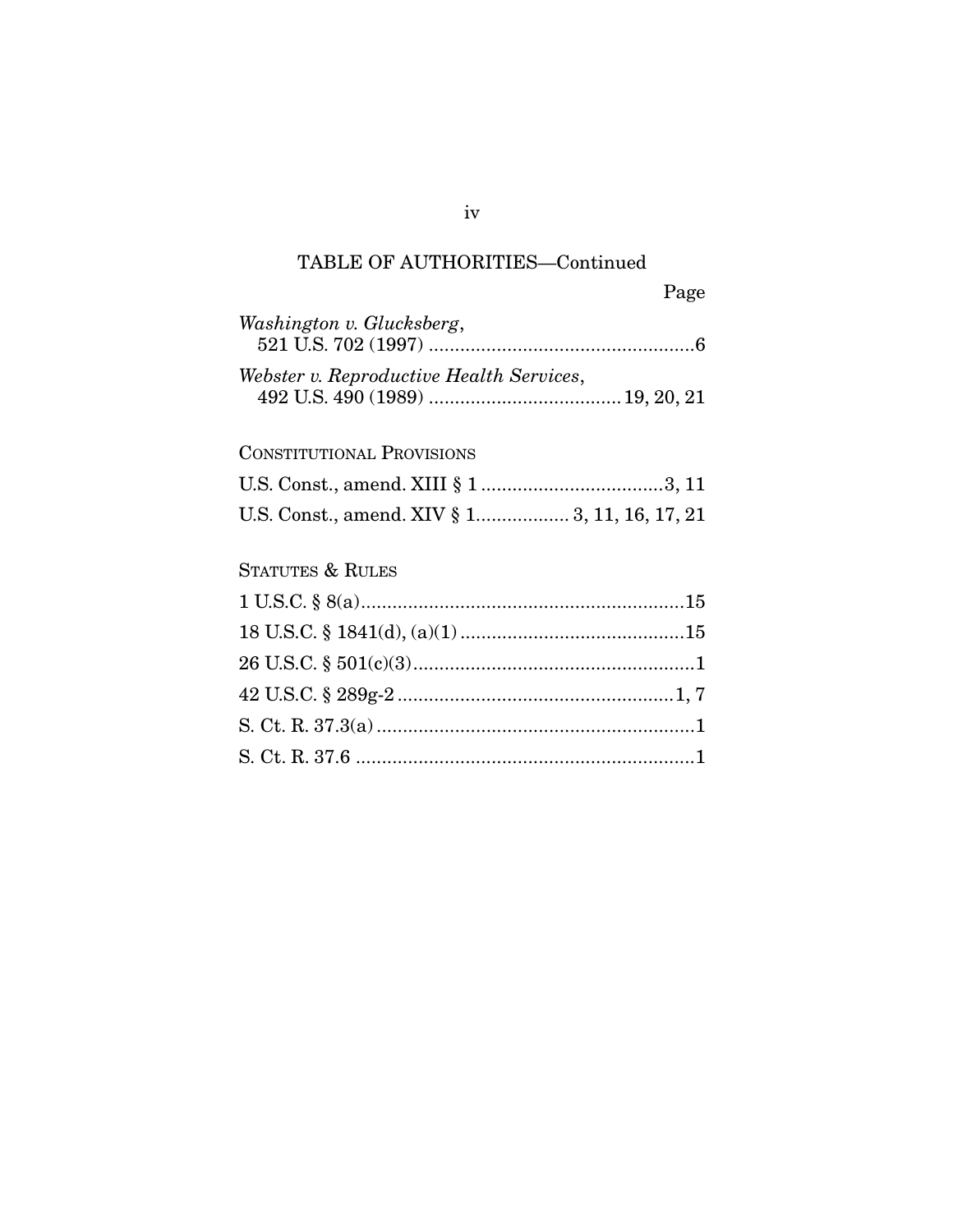#### **INTEREST OF** *AMICI CURIAE*<sup>1</sup>

Amici Curiae are The Center for Medical Progress, Inc. ("CMP"), a  $501(c)(3)$  non-profit investigative reporting and citizen journalism organization that monitors and reports on medical ethics and advances with a focus on issues impacting human dignity; and David Daleiden, CMP's founder and president.

 CMP and Daleiden are responsible for the 2015 undercover video series documenting the harvesting and sale of aborted fetal body parts at major abortion clinics across the country. Amici's investigative reporting exposed illegal transfers of aborted human fetal tissue in violation of 42 U.S.C. § 289g-2, coercion and abuse of pregnant patients through violations of informed consent and non-medical changes to patient treatment, and the use of illegal partial-birth abortions and even infanticide in the trafficking of later-gestation human fetuses for experimental use.

Amici's undercover videos with Planned Parenthood leadership identified the criminal companies DaVinci Biosciences and DV Biologics, who admitted guilt for illegally selling human fetal tissue for valuable consideration from abortions at Planned Parenthood in southern California and were shut down in a

 $<sup>1</sup>$  All parties have consented to the filing of this amicus brief</sup> through the filing of blanket consents pursuant to Rule 37.3(a). In accordance with Rule 37.6, counsel affirms that no counsel for any party authored this brief in whole or in part and that no person or entity other than *amici* or its counsel made a monetary contribution intended to fund the preparation and submission of this brief.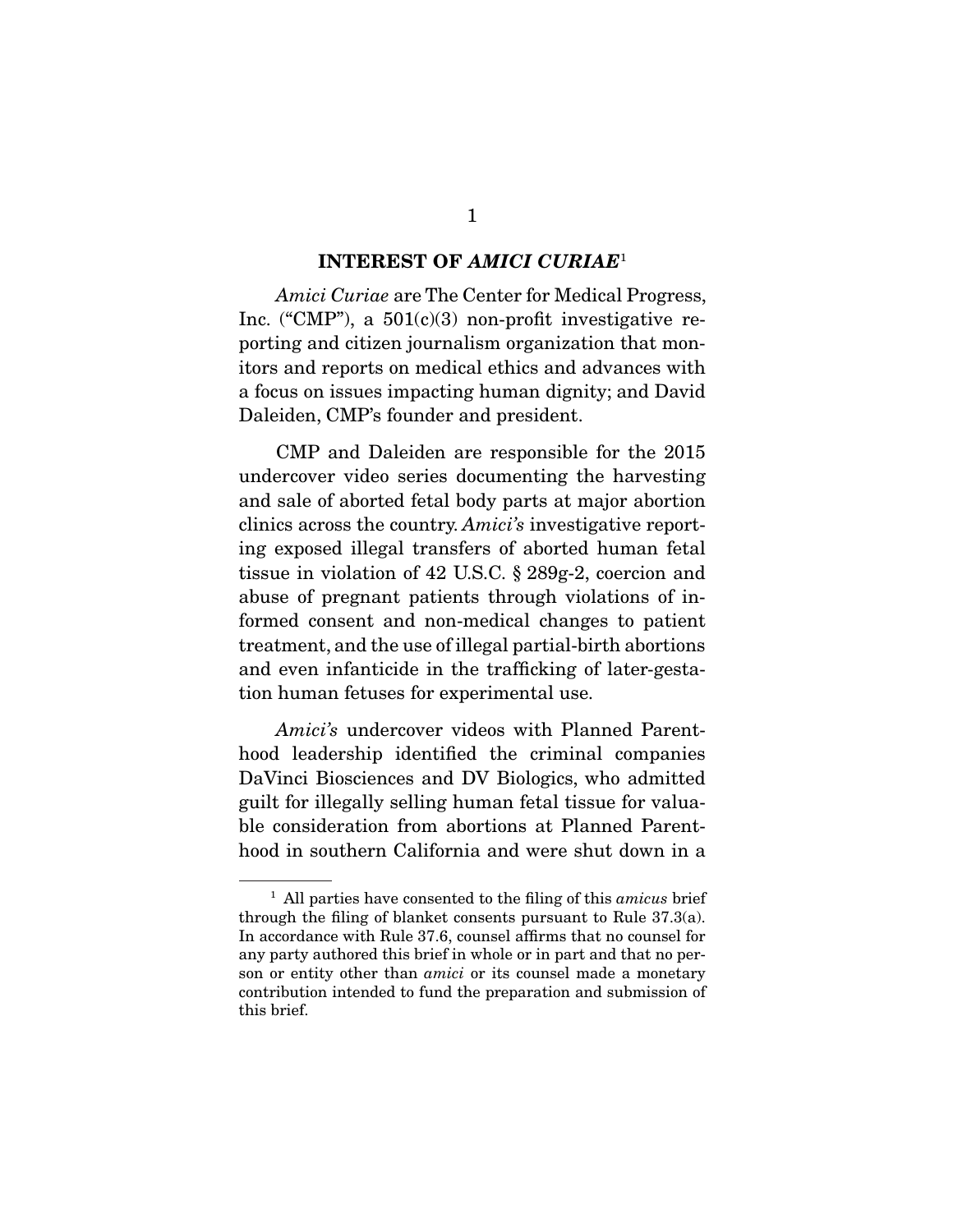\$7.8 million settlement with the Orange County District Attorney. The OCDA credited amici's reporting with prompting the successful prosecution. Amici's reporting also established violations of medical ethics and standards at Planned Parenthood Gulf Coast in Texas, which the U.S. Court of Appeals for the Fifth Circuit described as a willingness to use illegal partial birth abortions to sell fetal body parts. Amici's reporting is also responsible for new regulatory reforms and increased public scrutiny of government-funded experimental research projects on aborted human fetuses.

Amici are uniquely situated to assist the Court in assessing the question presented in this case due to the facts uncovered by amici's reporting that demonstrate significant State interests in limiting, at minimum, some "pre-viability" elective abortions.

#### **SUMMARY OF ARGUMENT**

--------------------------------- ♦ ---------------------------------

 "We've been very good at getting heart, lung, liver, because we know, so I'm not gonna crush that part—I'm gonna basically crush below, I'm gonna crush above, and I'm gonna see if I can get it all intact."<sup>2</sup>

"I had eight cases yesterday, and I knew exactly what we needed, so I kind of looked at the list and I said, alright, this 17-weeker has

 $2$  Video timestamp 12:46:55 to 12:47:05, The Center for Medical Progress, FNND0569\_20140725124533.AVI (Jul. 25, 2014). Available at https://youtu.be/rGqTKfxirZs.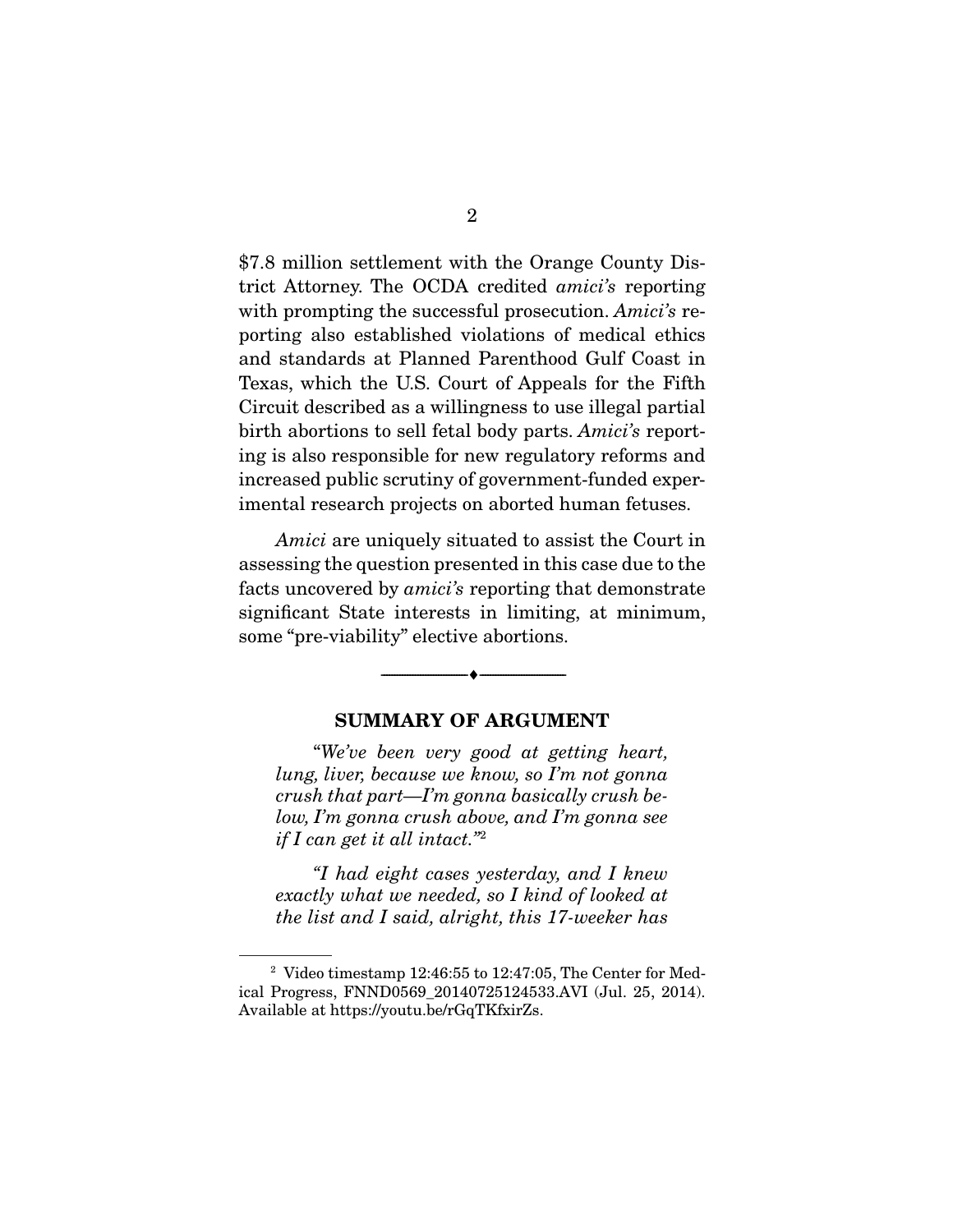eight LAMS [laminaria dilators] and this one—so I knew which were the cases that were probably more likely to yield what we needed, and I made my decisions according to that, too."3

> —Dr. Deborah Nucatola, Senior Director of Medical Services, Planned Parenthood Federation of America

 1. By 15 weeks' gestation, the human infant in the womb unmistakably manifests "the human form" identical to any other member of our community. Gonzales v. Carhart, 550 U.S. 124, 160 (2007). Ironically, it is precisely from this point when the fetus becomes most recognizably a fellow human being, that the fetuses vulnerable to abortion become most useful as an experimental biologic "resource." Even though fourmonth-old infants in the womb move, kick, suck their thumbs, hiccup, and demonstrate a readily discernable heartbeat and brainwaves. App. 65a.<sup>4</sup> and even though the Constitution guarantees that "neither slavery nor involuntary servitude" shall exist in America nor that any person be deprived of life without due process of law, U.S. Const., amends. XIII § 1, XIV § 1, these same children can be routinely killed through live dismemberment abortions or trafficked and sold for experimental use. These abortions already disproportionately affect

<sup>&</sup>lt;sup>3</sup> Ibid., 13:54:00 to 13:54:17, FNND0569 20140725134226.AVI.

 $4$  Katrina Furth, Fetal EEGs: Signals from the Dawn of Life, ON POINT SERIES 28 (Nov. 2018), https://lozierinstitute.org/fetaleegs-signals-from-the-dawn-of-life/; Winslow J. Borkowski & Richard L. Bernstine, Electroencephalography of the Fetus, 5(5) NEUROLOGY 362–65 (May 1, 1955).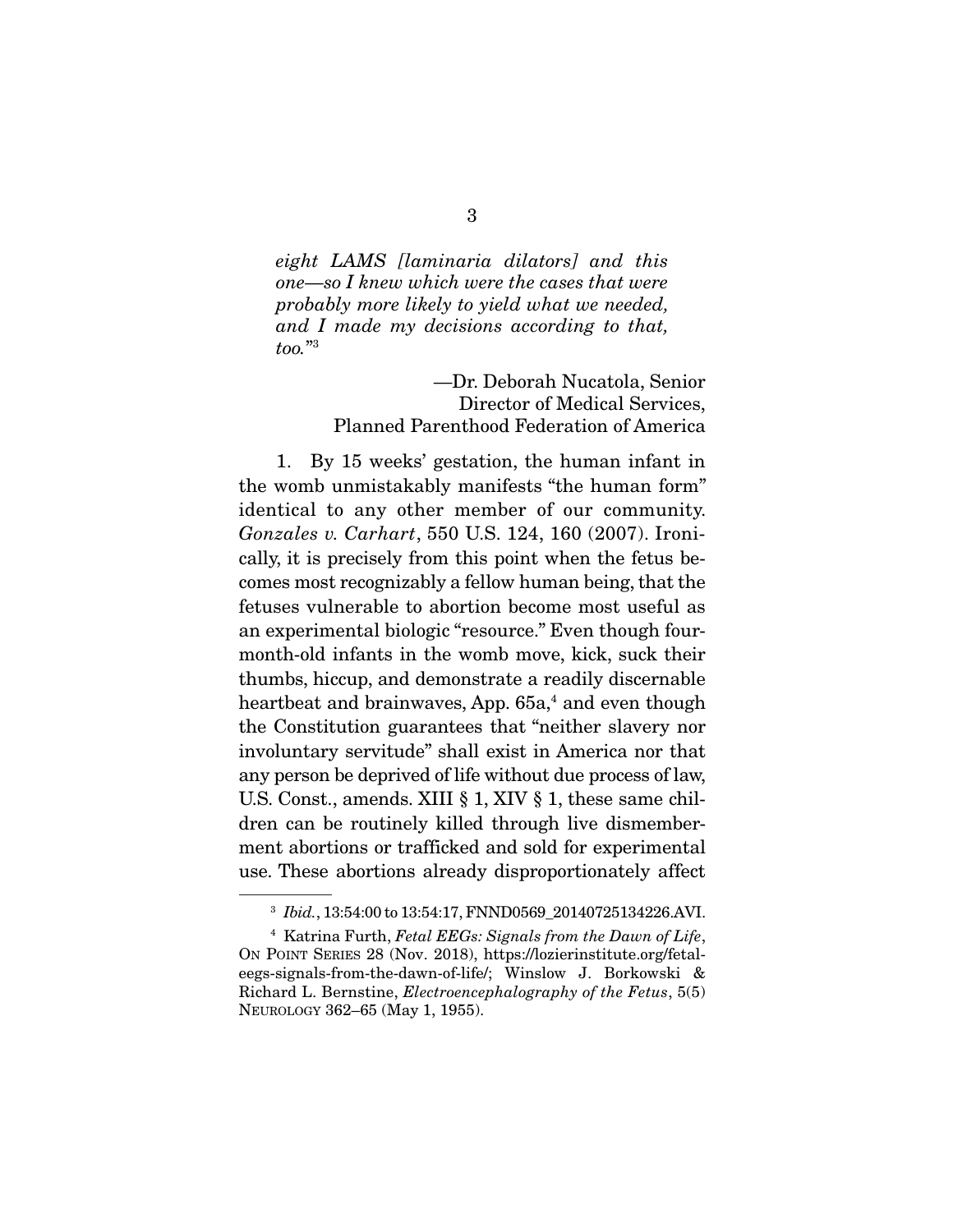poor and minority communities, and some laboratories specifically set quotas for aborted fetuses based on race.

 2. Moreover, the current equal protection violations to which a four-month-old pre-viable infant is subject are staggering. The vast majority of States in the Union, including Mississippi, plus the United States federal government, recognize pre-viability unborn children as human beings under the law equal to any other, for purposes of protection from physical violence and injury. Yet, due to this Court's antiquated, 1900s-era abortion precedents, absent laws like Mississippi's, unborn-victims-of-violence laws do not protect the very same unborn victims from the violence of predatory businesses that operate with the explicit purposes of killing them by abortion and selling them for experimentation. In fact, the widespread and unlimited practice of the "abortion exception" for "pre-viability" unborn victims of violence actually entrenches equal protection violations for born-alive "post-viability" infant victims, with tragic and lethal consequences as seen in the Kermit Gosnell case in Philadelphia, PA.

 3. While this Court's old abortion precedents have admittedly engendered extreme consequences, this Court itself has never denied the compelling interest that the People of the United States have in promoting the life and liberty of the youngest and most vulnerable Americans, even "pre-viability." Indeed, every time a State has placed this interest squarely in front of this Court and this Court has thoroughly examined it, this Court has acknowledged and endorsed some significant accommodation of the interest. To the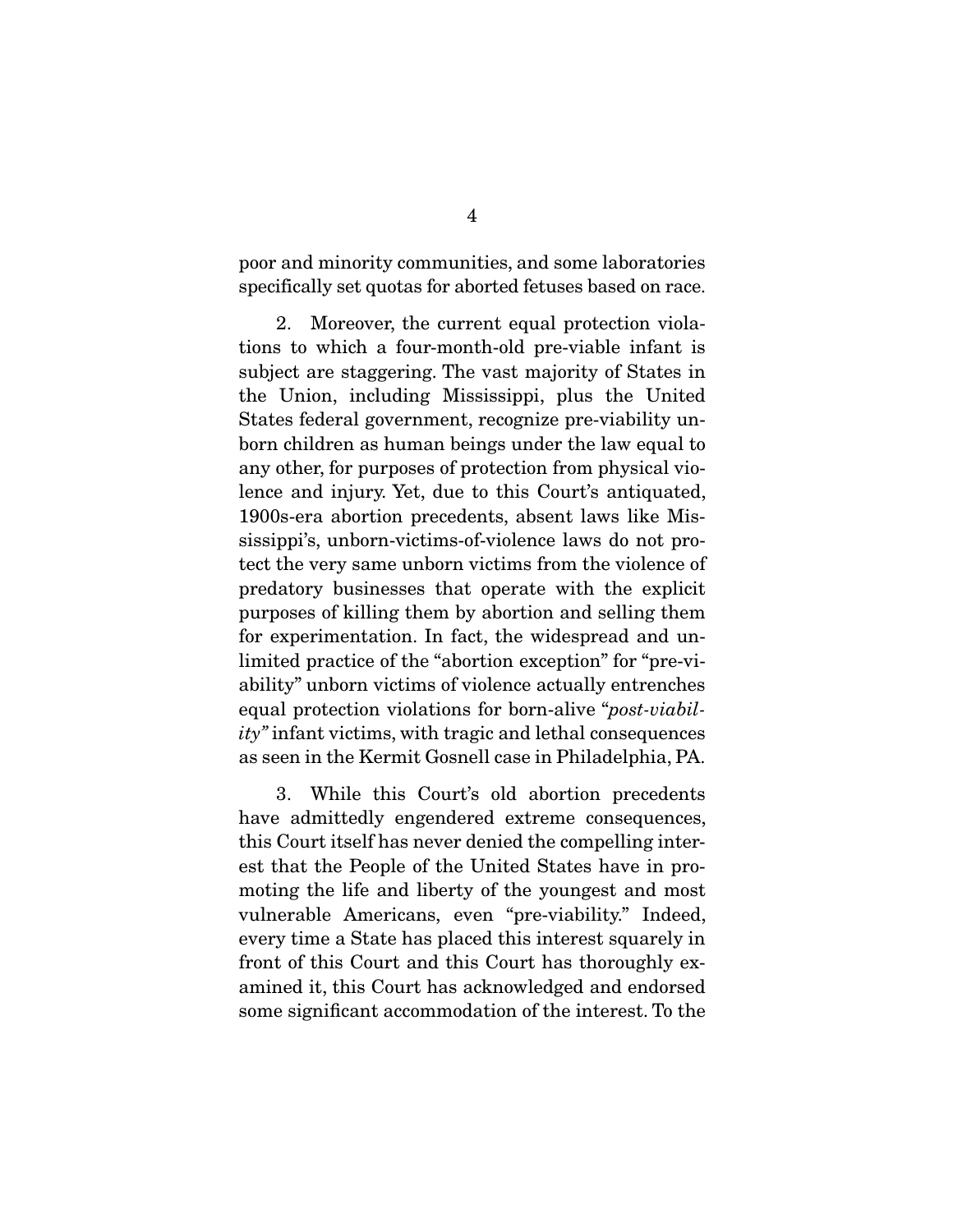extent that any of this Court's old abortion cases are still even operative in such a way as to conflict with this interest, it must be recognized that they are inapposite to determining the constitutional interests at stake here.

#### **ARGUMENT**

--------------------------------- ♦ ---------------------------------

# **1. The People have an interest in protecting infants in the womb who are old enough to be trafficked for body parts.**

 "A lot of people want intact hearts these days because they're looking for specific nodes— AV nodes, SA, I was like, Wow, I didn't even know, good for them. Yesterday was the first time she said people wanted lungs. And then, like I said, always as many intact livers as possible."

> —Dr. Deborah Nucatola, Senior Director of Medical Services, Planned Parenthood Federation of America<sup>5</sup>

 "If we alter our process, and we are able to obtain intact fetal cadavers, we can make it part of the budget that any dissections are this, and splitting the specimens into different shipments is this, that's—it's all just a matter of line items."

> —Melissa Farrell, Director of Research, Planned Parenthood Gulf Coast<sup>6</sup>

<sup>&</sup>lt;sup>5</sup> The Center for Medical Progress, *supra* note 2, at 12:48:14 to 12:48:31.

 $6$  Video timestamp 12:00:35 to 12:01:00, The Center for Medical Progress, FNND0569\_20150409113420.AVI (Apr. 9, 2015).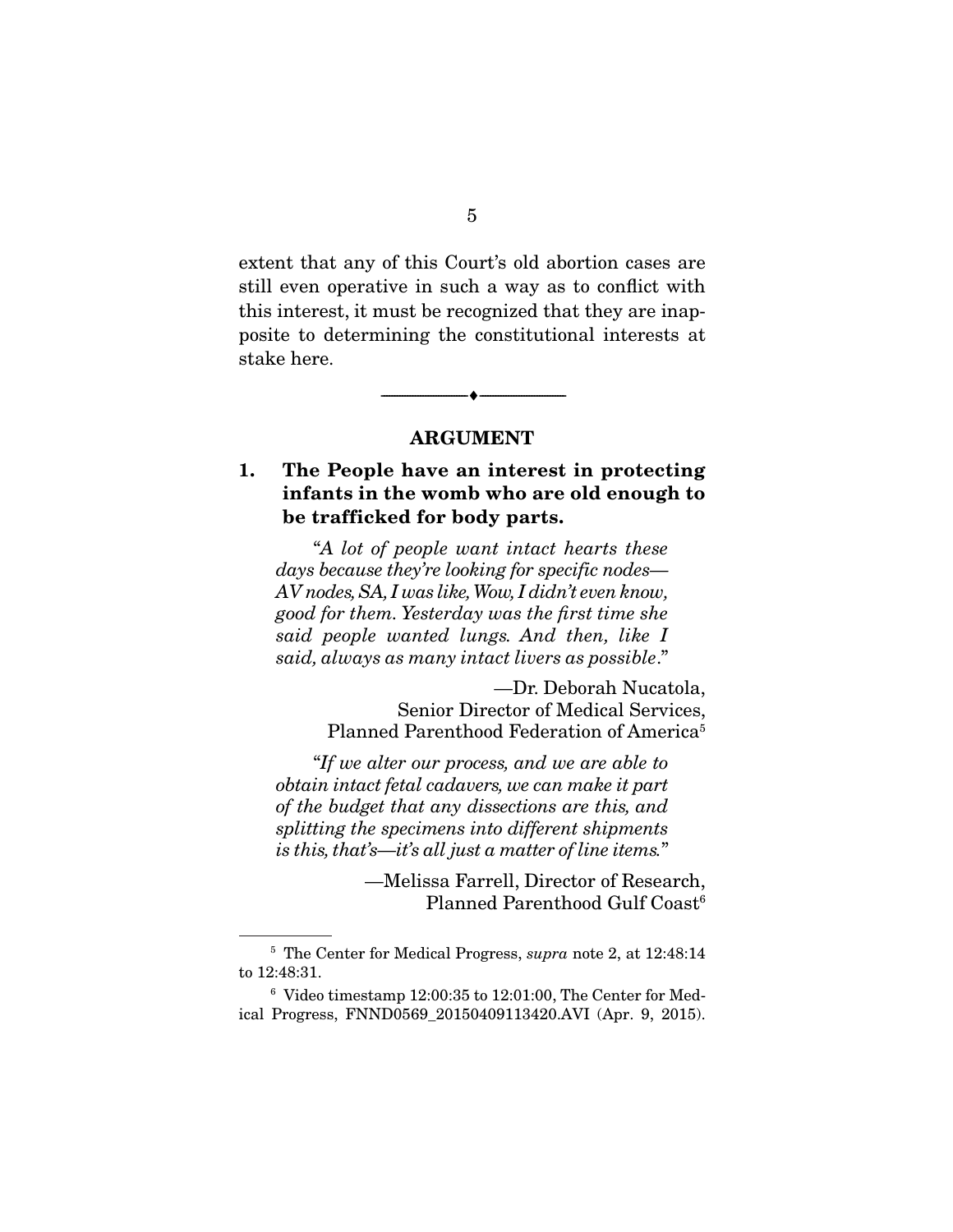It is precisely the equal humanity of the fetus vul-

nerable to abortion that makes him or her valuable for scientific experimentation. One of the most ubiquitous experimental uses for aborted human fetal organs and tissue is the construction of so-called "humanized" mouse and rat models—immunodeficient rodents that have the fresh organs, tissues, and cells of aborted human fetuses implanted into them to grow human immune and other cellular systems inside of them for disease testing and drug development. To wit, some scientists make their lab rats more useful for experiments by pilfering the humanity of an aborted child.

 This Court has already recognized the significant public interests in pre-viability regulations of abortion when "choosing not to prohibit it will further coarsen society to the humanity of not only newborns, but all vulnerable and innocent human life," and for the purpose of "protecting the integrity and ethics of the medical profession" so that the medical, legal, and ethical duties of medical science to human life are not confused. Gonzales, 550 U.S. at 157 (italics added) (quoting Washington v. Glucksberg, 521 U.S. 702, 731 (1997)).

 It is the same concerns for medical integrity, protection of unborn lives, and human dignity that

Available at http://www.ca5.uscourts.gov/opinions/pub/17/17-50282 vids/FNND0569\_20150409113420.mp4. See also Planned Parenthood of Greater Texas Fam. Plan. & Preventative Health Servs., Inc. v. Kauffman, 981 F.3d 347, 379–81 & note 8 (5th Cir. 2020) (Elrod, Jones, Smith, Willett, Ho, Duncan, Engelhardt, JJ., concurring) (discussing footage of Ms. Farrell), 386–87 (Higginson, Stewart, Costa, JJ., concurring) (concurring in relevant part).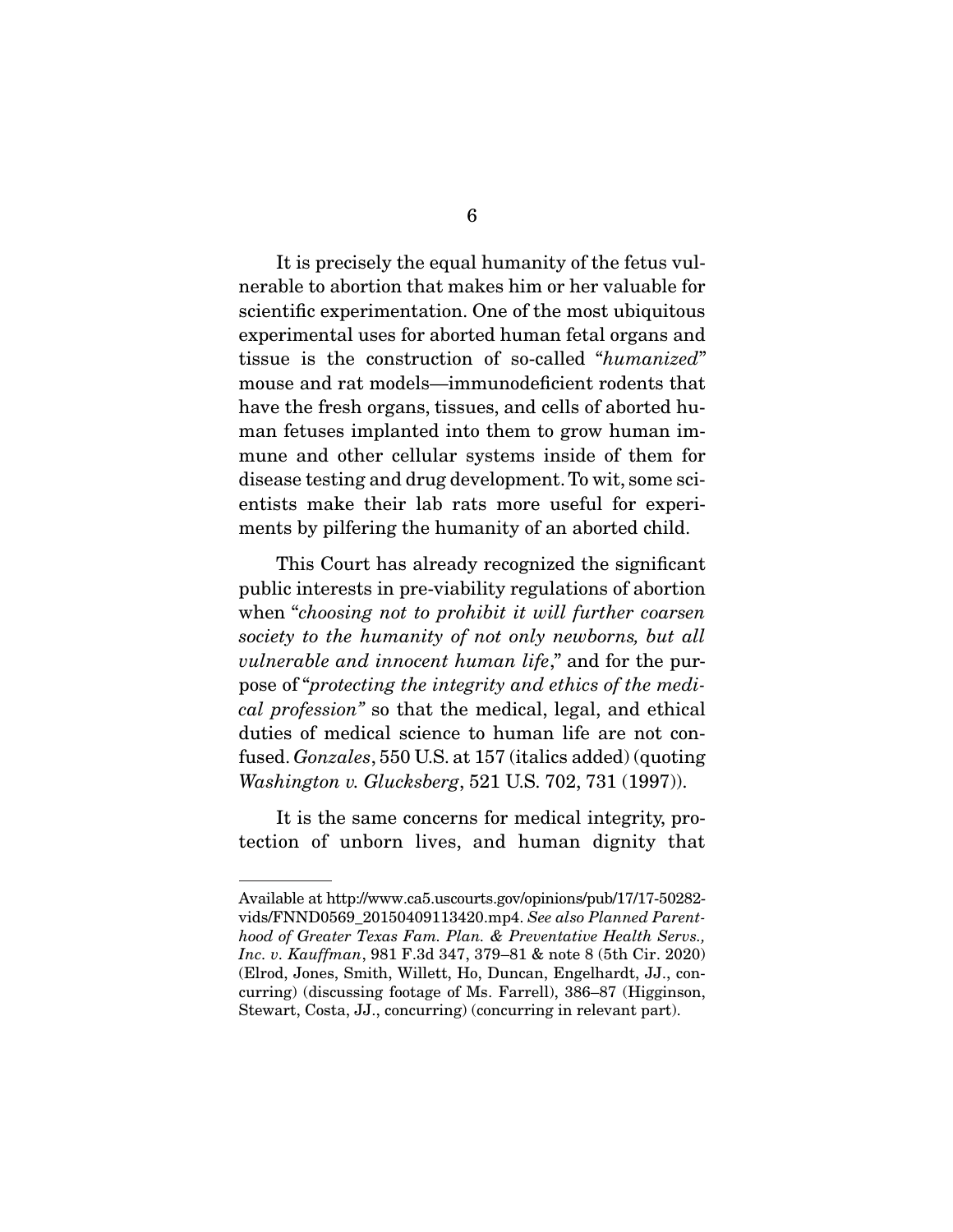undergird the national prohibitions on transferring aborted human fetal tissue as quid pro quo consideration. 42 U.S.C. § 289g-2. If a human infant in utero is old enough to be trafficked for his or her organs, he or she should be old enough to be protected by the State from elective abortion.

## **1.1. The children that Mississippi seeks to protect with a pre-viability prohibition are the same children most at risk of human trafficking for experimentation.**

Midtrimester human fetuses at four months old and later are precisely the fetuses most in demand for experimental use. The liver, thymus, and bone marrow of an aborted infant, typically at gestational age 16 to 24 weeks, are sought for implantation into immunodeficient rodents to construct so-called "humanized mice," a living platform hosting a cellular human immune system for disease studies and drug testing.<sup>7</sup> Midtrimester aborted fetal body parts may be ordered for scientific reasons due to the level of development of the stem cells and tissues, but may also be desirable for more practical, mechanical reasons—e.g., it is somewhat easier to identify and dissect the body parts of an 18-week fetus than to do so on a much smaller 12-week fetus. In later first trimester abortions "[v]ery small

<sup>7</sup> J.M. McCune, et al., Long-Term Human Hematopoiesis in the SCID-hu Mouse, 172(4) J. EXP. MED. 1055–63 (Oct. 1, 1990), https://www.ncbi.nlm.nih.gov/pmc/articles/PMC2188599/pdf/ je17241055.pdf.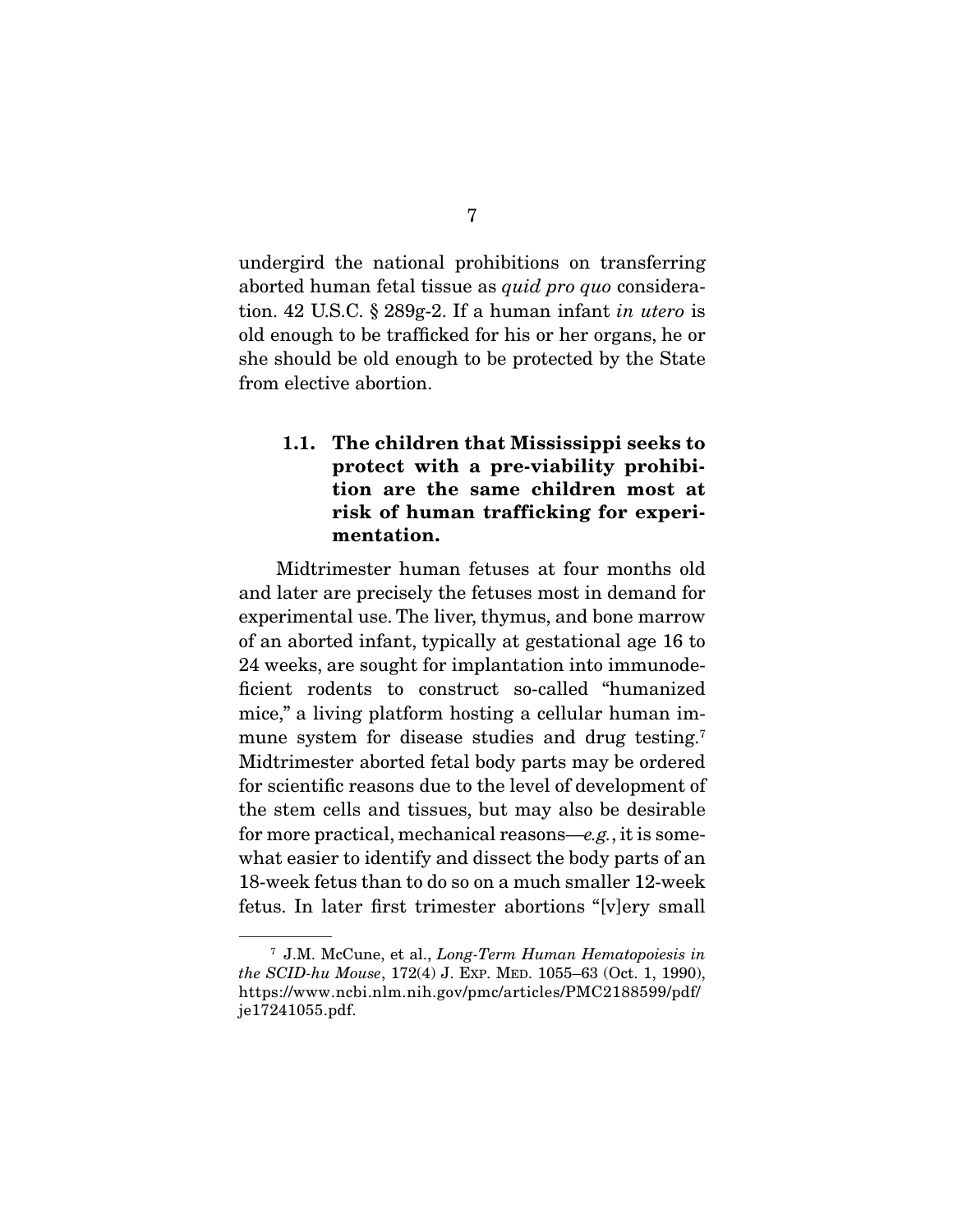embryo-fetal parts may be apparent" but "become easier to identify thereafter."8,9 Later second-trimester infants older than 15 weeks also have larger and more developed muscular and skeletal systems so that their body parts are more likely to survive the forcepsextraction abortion procedure in one piece. In secondtrimester dilation and evacuation (D&E) forceps procedures, "[m]ore frequently, the fetal body may be partially intact, and incision of the thoracic and/or abdominal wall may be required to examine the internal

<sup>&</sup>lt;sup>8</sup> Maureen Paul, et al., *First-trimester aspiration abortion*, in MANAGEMENT OF UNINTENDED AND ABNORMAL PREGNANCY 149 (2009).

<sup>9</sup> Companies like Advanced Bioscience Resources and Stem-Express sometimes charge \$100 to \$200 more for a first-trimester specimen than a second-trimester specimen, due to the relative difficulty and rarity of obtaining usable first-trimester tissue. See Fees for Services Schedule, StemExpress, LLC (Apr. 1, 2010), available at https://freebeacon.com/wp-content/uploads/2015/11/ All-StemExpress-Documents\_Redacted.pdf, p. 2; Fees for Services Schedule, Advanced Bioscience Resources, Inc. (Jan. 1, 2015), available at https://www.centerformedicalprogress.org/wp-content/ uploads/2018/09/CMP\_ABRwhitepaper.pdf, Ex. A; Fees for Services Schedule, Advanced Bioscience Resources, Inc. (Jan. 1, 2019), available at https://static1.squarespace.com/static/ 59783407e3df280fdb4cc751/t/60fe73589fb0f8527aaa94ea/162728 8456766/UCSF+Organ+Procurement+Fee+Sheet.pdf. Yet, reflective of the market demand for second-trimester body parts, ABR has repeatedly and significantly increased its prices for secondtrimester specimens over the past decade, consistently far outpacing inflation. MAJ. STAFF OF S. COMM. ON THE JUDICIARY, 114TH CONG., HUMAN FETAL TISSUE RESEARCH: CONTEXT AND CONTROVERSY 114–27 (Comm. Print 2016), https://www.govinfo.gov/content/ pkg/CPRT-114SPRT22920/pdf/CPRT-114SPRT22920.pdf.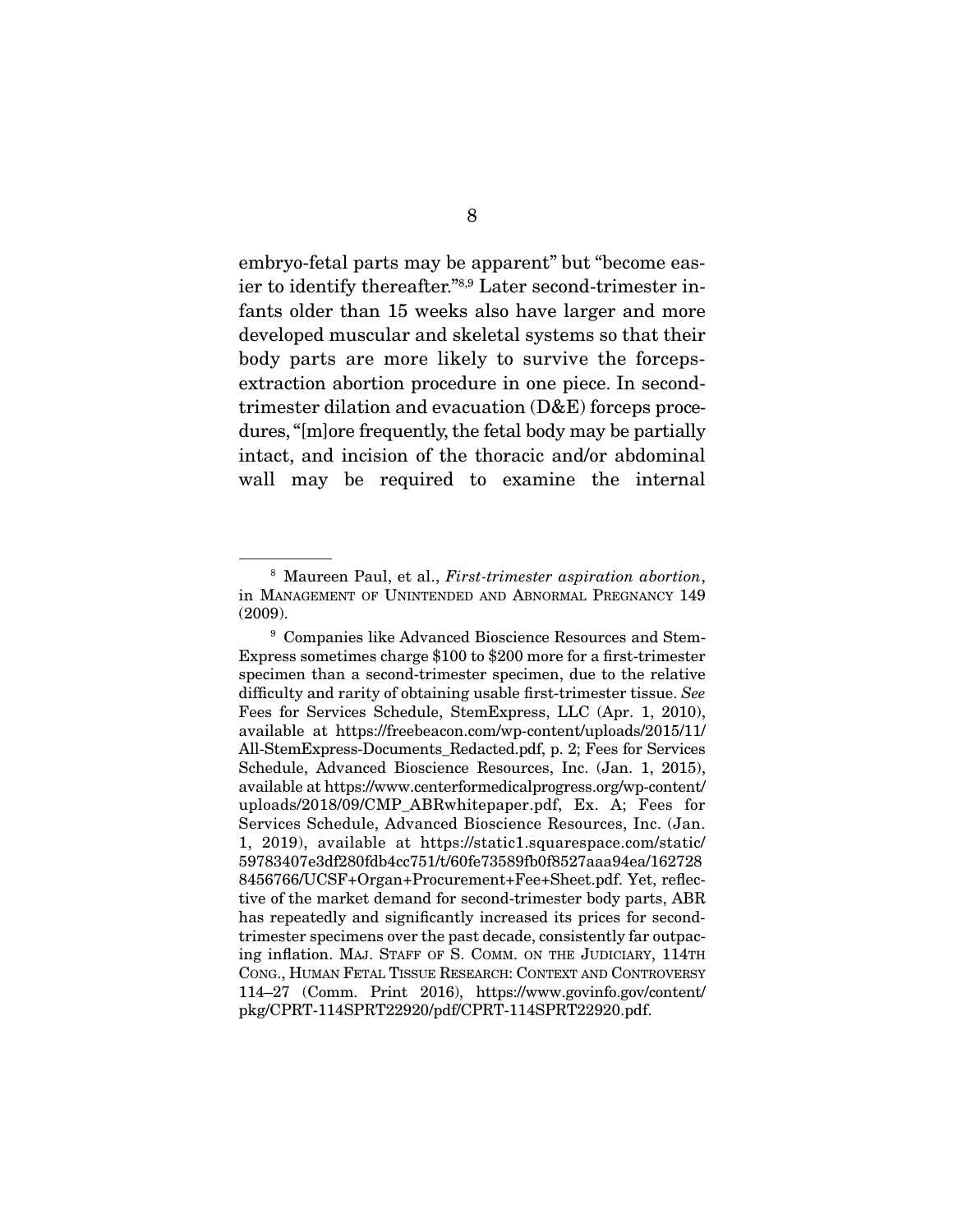viscera."10 Indeed, beginning around 16 weeks is when a forceps dilation and evacuation (D&E) procedure can be augmented with pharmacologic agents like Misoprostol to both open the cervix as wide as possible and force the uterus into labor, assisting the forceps extraction with a live delivery of a whole fetus. The Society of Family Planning Clinical Guidelines recommend Misoprostol administration to assist in forceps D&E extraction of the fetus, and describe the drug as acting to "initiate uterine contractions."11 "Misoprostol, increasingly used to enhance dilation before second-trimester abortion, might also increase the risk of premature fetal expulsion."12

 Recent disturbing examples of the fetuses targeted for experimental harvesting demonstrate that the "pre-viability" infants Mississippi seeks to protect with the Gestational Age Act are the same group most vulnerable for organ trafficking and experimentation. At the University of Pittsburgh, a study funded by the NIAID cut the scalps off of the heads and skin off of the backs of 5-month old aborted infants to graft onto laboratory mice and rats: "De-identified human fetal

 $10$  See Linda M. Ernst, et al., Pathologic Examination of Fetal and Placental Tissue Obtained by Dilation and Evacuation, 137(3) ARCH. PATHOL. LAB. MED. 326–37 (Mar. 1, 2013), available at https://meridian.allenpress.com/aplm/article/137/3/326/193427/ Pathologic-Examination-of-Fetal-and-Placental.

 $11$  Society for Family Planning, Cervical preparation for surgical abortion from 20 to 24 weeks' gestation, 77 CONTRACEPTION 308–14 (Dec. 12, 2007), https://www.societyfp.org/\_documents/ cervical\_prep\_3rd\_2007.pdf.

 $12$  Maureen Paul, et al., *supra* note 8, at 160.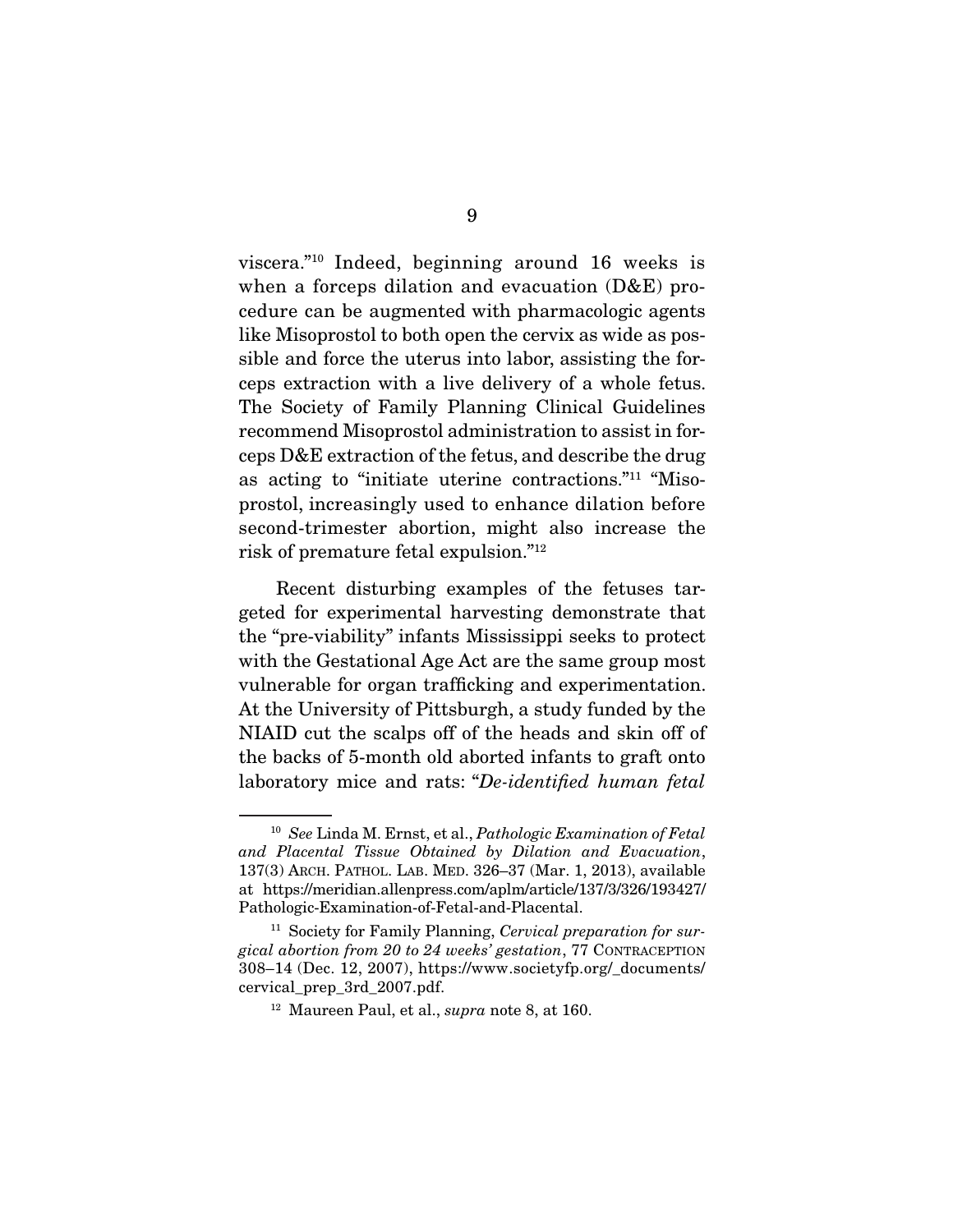tissues at the gestational age of 18 to 20 weeks were obtained from medically or electively indicated termination of pregnancy." The authors write that "Fullthickness human fetal skin was processed via removal of excess fat tissues" before stitching it onto the rodents.13 Furthermore, FOIA documents recently obtained by Judicial Watch show since-cancelled government contracts with the tissue procurement firm Advanced Bioscience Resources for paired sets of aborted fetal livers and thymus at the "preferred gestational age" of "16–24 weeks," or four to six months of pregnancy.<sup>14</sup> In a series of 24 invoices from ABR to National Institute of Allergy and Infectious Diseases ("NIAID") to researchers over a two-year period, every single invoice billed for fetal body parts from gestational age 17 weeks or older, sometimes as old as 22 weeks.15

 Admissions by Planned Parenthood leadership caught in amici's undercover video reporting corroborate that human infants vulnerable to abortion at older than 15 weeks are also the most at risk for

<sup>&</sup>lt;sup>13</sup> Moses T. Bility, et al., *Development of humanized mouse* and rat models with full-thickness human skin and autologous *immune cells*, 10 ScI. REP. 104598 (Sep. 3, 2020), https://rdcu.be/cpWvy.

<sup>14</sup> Available at https://www.judicialwatch.org/wp-content/uploads/ 2021/03/Humanized-Mice-prod-3-00876-pgs-501-505.pdf.

<sup>15</sup> Press Release, Judicial Watch, Judicial Watch Obtains Records Detailing NIH Purchases of Aborted Fetal Parts for "Humanized Mice" Testing (Feb. 13, 2020), https://www.judicial watch.org/press-releases/judicial-watch-obtains-records-detailingnih-purchases-of-aborted-fetal-parts-for-humanized-mice-testing/.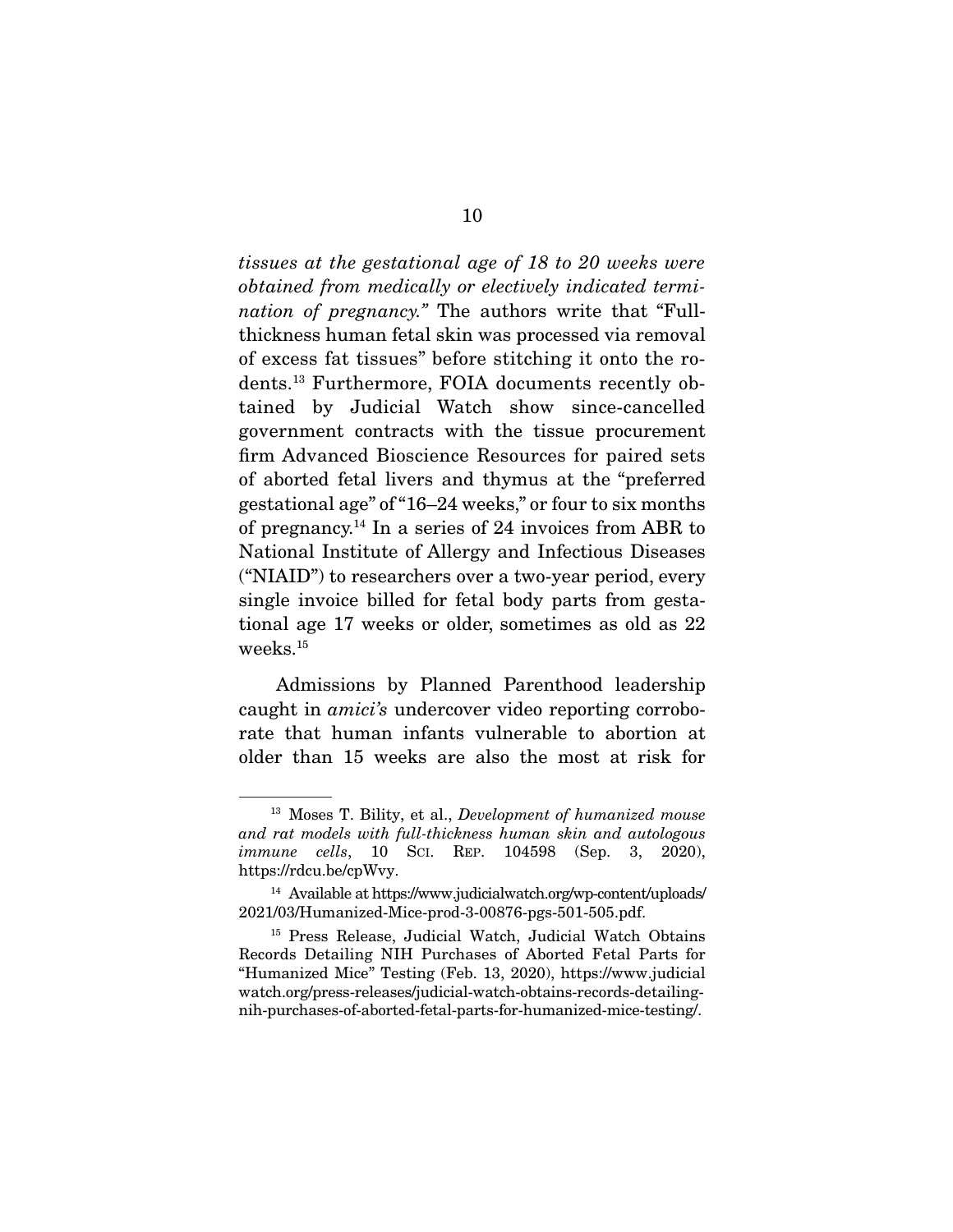human trafficking for organ harvesting and experimentation. Dr. Mary Gatter, at the time the president of PPFA's Medical Directors' Council, described her experience selling fetal tissue to Novogenix Laboratories, LLC in southern California: "Sometimes [the technician] would be there saying, 'Oh, I really need liver today,' and there would be *a 17-week patient who would be perfect*."16 Dr. Deborah Nucatola, then PPFA's Senior Director of Medical Services, described her clinical practices for obtaining in-demand fetal body parts:

"I had eight cases yesterday, and I knew exactly what we needed, and I kind of looked at the list and I said, alright, *this 17-weeker* has eight LAMS [laminaria dilators], and this one—so I knew which were the cases that were probably more likely to yield what we needed, and I made my decisions according to that,  $too.<sup>717</sup>$ 

 The Thirteenth Amendment to the U.S. Constitution provides that "Neither slavery nor involuntary servitude [ . . . ] shall exist within the United States," amend. XIII § 1, and the Fourteenth Amendment provides that no State may "deprive any person of life, liberty, or property, without due process of law; nor deny to any person within its jurisdiction the equal protection of the laws," amend. XIV  $\S$  1. It is impossible to look at the stacks and stacks of invoices for the body

<sup>16</sup> Video timestamp 12:21:19 to 12:21:26, The Center for Medical Progress, FNNI0773\_20150206114947.AVI (Feb. 6, 2015). Available at https://youtu.be/FgKTqAgokdY.

 $17$  The Center for Medical Progress, supra note 4.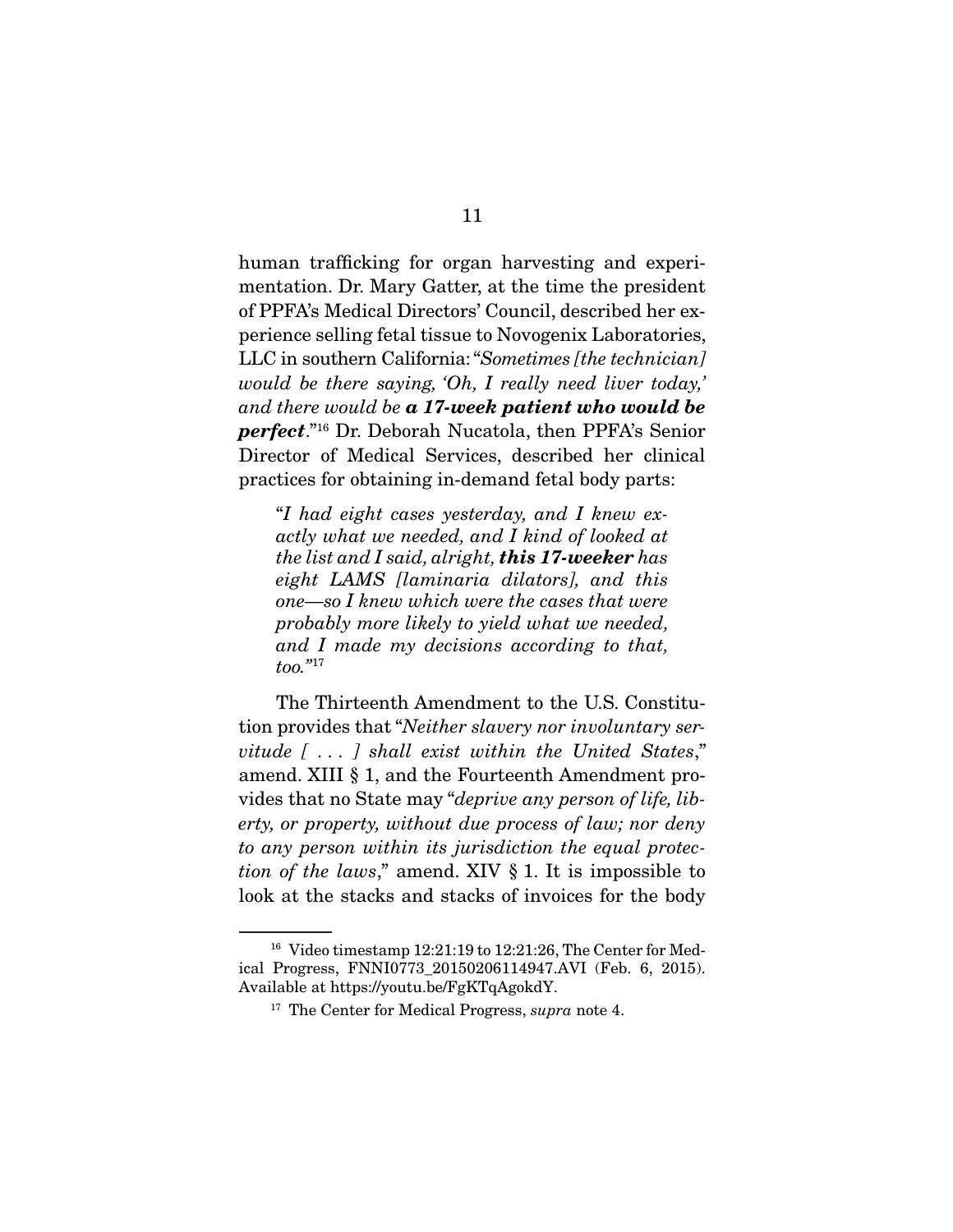parts of premature or "pre-viable" infants that have been published through public records requests and not plainly recognize that in the trafficking of aborted fetuses for experimentation, human beings are being bought and sold for their usefulness to someone else's labor. Few State interests could be more compelling than that of stamping out such vestigial barbarism completely. If a human child is old enough for his or her body parts to be sold (in violation of federal law), he or she is old enough for the State to protect from extermination by induced abortion.

### **1.2. The burdens of human trafficking of aborted infants disproportionately fall on minority communities.**

At least one member of this Court has already recognized a compelling State interest in "preventing abortion from becoming a tool of modern-day eugenics." Box v. Planned Parenthood of Indiana & Kentucky, Inc., 139 S. Ct. 1780, 1783 (2019) (Thomas, J., concurring). The late Justice Ginsberg revealed in a media interview that she believed Roe v. Wade, 410 U.S. 113 (1973) was rooted in eugenic views: "Frankly I had thought that at the time Roe was decided, there was concern about population growth and particularly growth in populations that we don't want to have too many of."18 Sadly, persistent racial disparities in many aspects of American life are realized most starkly in the racial

<sup>&</sup>lt;sup>18</sup> Emily Bazelon, The Place of Women on the Court, THE NEW YORK TIMES MAGAZINE (July 7, 2009), https://nyti.ms/3BJYs4r.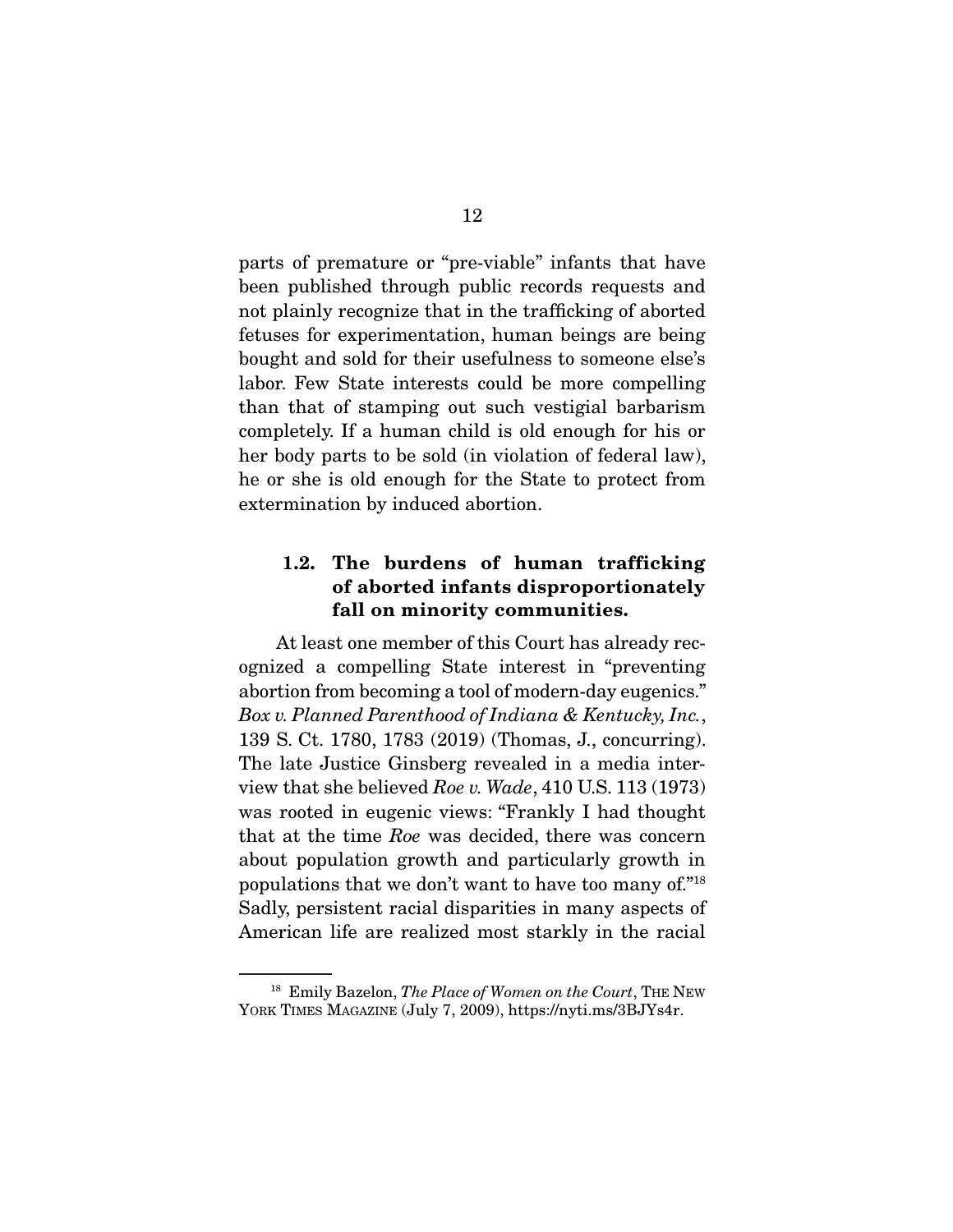disparity on induced abortion: while Black women account for less than 13% of the female population nationwide, Black women account for 28% to 34% of abortions.19

 In the trafficking of aborted infants for experimental use, the burdens of research abortions to supply human fetuses fall even more disproportionately on minority communities. A recently released grant application from the University of Pittsburgh for a multimillion dollar aborted fetal kidney "distribution hub" advertises its "[i]nclusion (or exclusion) of individuals on the basis of sex/gender, race, and ethnicity" and sets out a numerical quota for 25% of the aborted fetuses to come from Black women, 50% total to come from racial minorities, and only 50% to come from white pregnancies.20 Tellingly, Allegheny County, the major

<sup>&</sup>lt;sup>19</sup> Rachel K. Jones & Jenna Jerman, Population Group Abortion Rates and Lifetime Incidence of Abortion: United States, 2008–2014, 107(12) AM. J. PUB. HEALTH 1904–09 (Jul. 23, 2017), https://ajph.aphapublications.org/doi/10.2105/AJPH.2017.304042; Katherine Kortsmit, et al., Abortion Surveillance—United States, 2018, 69(7) MMWR SURVEILL. SUMM. 1–29 (Nov. 27, 2020), https://www.cdc.gov/mmwr/volumes/69/ss/ss6907a1.htm#T5\_down; U.S. Census Bureau, ACS Demographic And Housing Estimates, https://data.census.gov/cedsci/table?g=0100000US&tid=ACSDP1Y2018. DP05&q=ACSDP1Y2015.DP05.

<sup>&</sup>lt;sup>20</sup> University of Pittsburgh NIH grant application, University of Pittsburgh as the GUDMAP Tissue Hub and Collection Site (Nov. 6, 2015). Available at pp. 74–76, 203–05, of https://www.center formedicalprogress.org/wp-content/uploads/2021/07/NIH-FOIA-54074-06.07.2021-Production.pdf.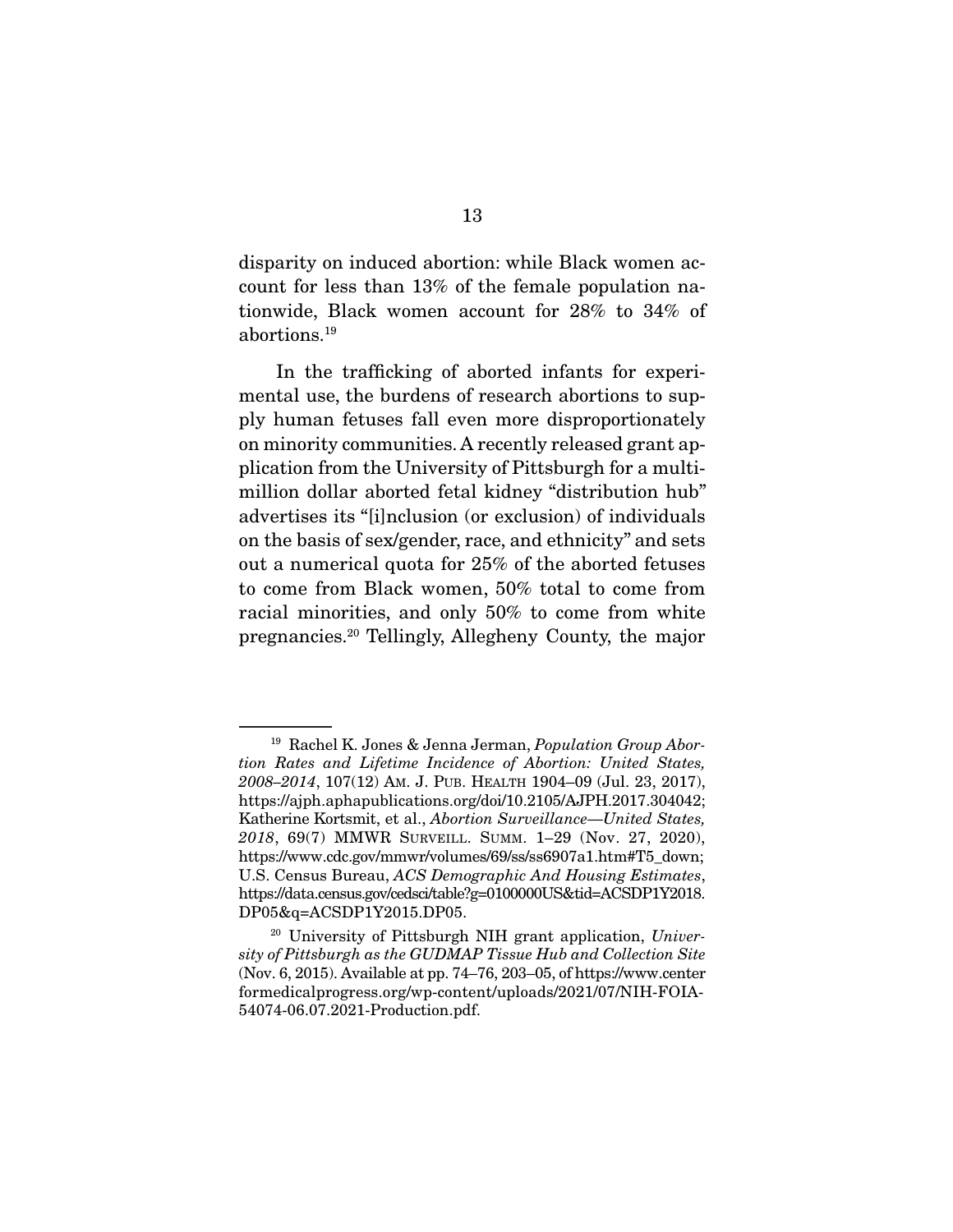metropolitan area that supplies Pittsburgh abortions, is nearly 80% white and less than 13% Black.<sup>21</sup>

 Racially-targeted practices in harvesting aborted fetuses were also documented in amici's undercover reporting. In response to a question about the convenience of collecting fetuses with sickle-cell anemia genes, Melissa Farrell, Planned Parenthood Gulf Coast's Director of Research, proposed to "collect everything from African-Americans" receiving abortions at the clinic, targeting all Black women for fetus harvesting given that statistically some would be sickle-cell carriers, even though the clinic intake forms already identified specific carrier patients.<sup>22</sup>

<sup>21</sup> U.S. Census Bureau, https://data.census.gov/cedsci/table? q=ACSDP1Y2015.DP05&g=0500000US42003&tid=ACSDP1Y2018. DP05&hidePreview=true.

<sup>&</sup>lt;sup>22</sup> Video timestamp 8:39:25 to 8:42:06, FNND0569  $201504090$ 81515.AVI (Apr. 9, 2015). Available at http://www.ca5.uscourts.gov/ opinions/pub/17/17-50282-vids/FNND0569\_20150409081515.mp4. Supra note 6.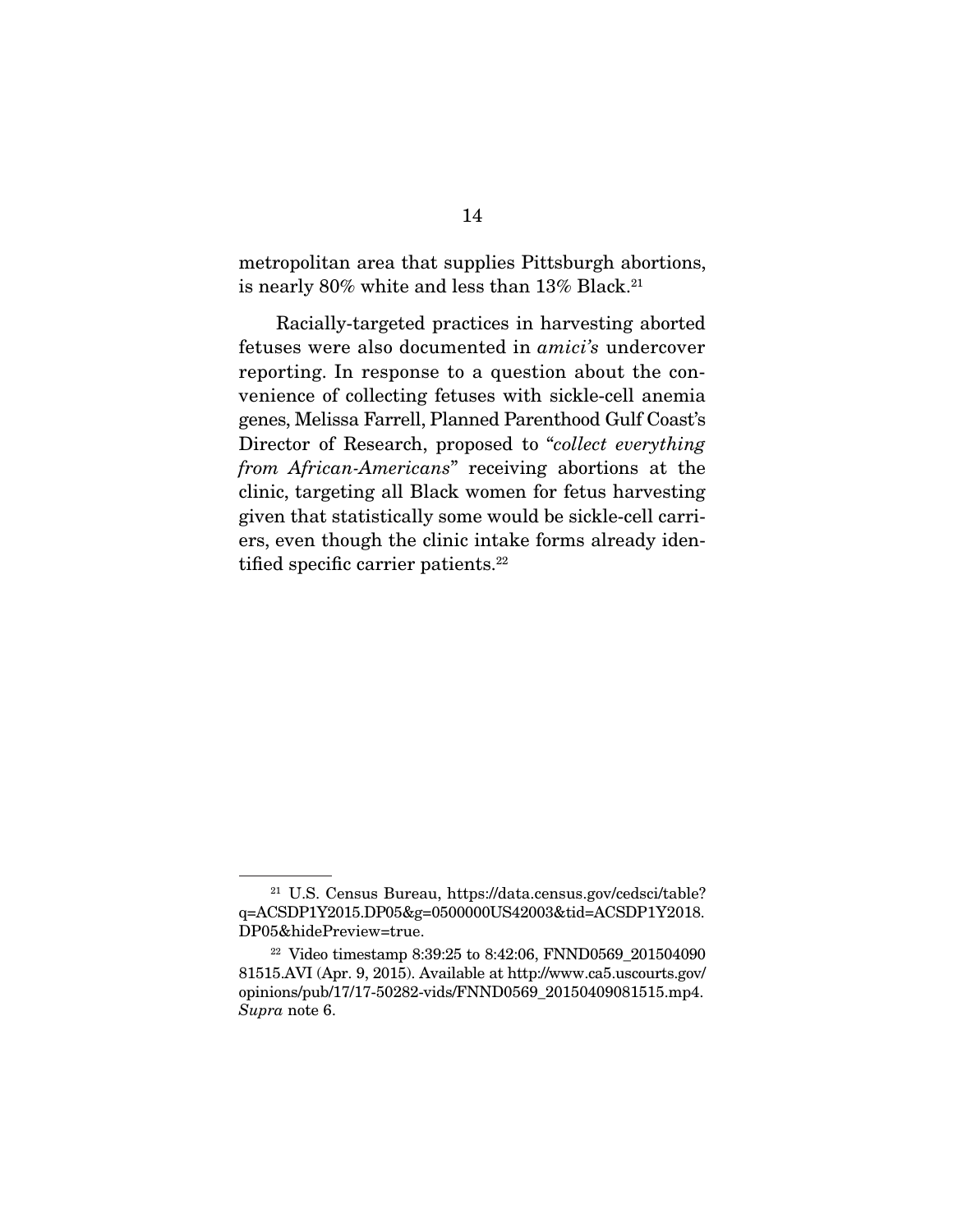- **2. Human infants, born or** *in utero***, have Equal Protection interests, regardless of prematurity or "pre-viability."** 
	- **2.1. Federal law and the laws of 38 States recognize the equal constitutional rights of infants in the womb and premature infants, but these same infants receive no State protection from profit-driven abortion businesses.**

Federal law recognizes human infants in utero, and premature infants born alive, as persons under the law at any gestational age. The federal Unborn Victims of Violence Act recognizes the "child in utero" as "a member of the species homo sapiens, at any stage of development, who is carried in the womb" whose death or injury in the course of a federal crime is subject to prosecution the same as that of any born child or adult individual. 18 U.S.C.  $\S$  1841(d), (a)(1). The federal Born Alive Infants Protection Act establishes even more broadly that, for purposes of "any Act of Congress" and "any ruling, regulation, or interpretation of the various administrative bureaus and agencies of the United States," "the words 'person', 'human being', 'child', and 'individual', shall include every infant member of the species homo sapiens who is born alive at any stage of development." 1 U.S.C. § 8(a). As of 2018, the laws of 38 States also recognized infants in the womb as protectable equal victims under other State criminal statutes—and in nearly all cases, this recognition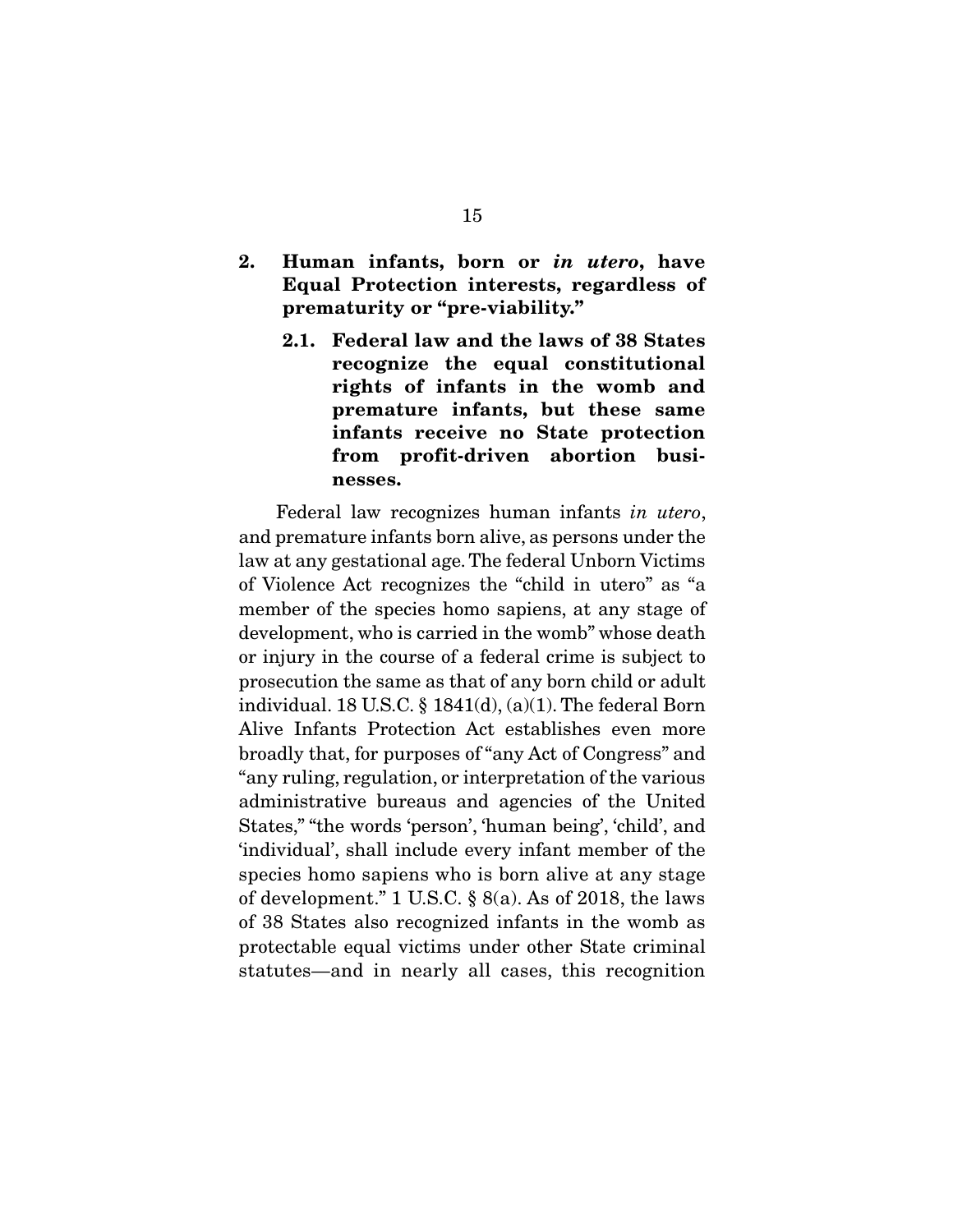extended to pre-viable infants.<sup>23</sup> In summary, black letter federal law and overwhelming State law establishes that even "pre-viability" human infants are persons in contemplation of law, whether born alive or still living in utero.

 This is consistent with the history of the Fourteenth Amendment, which establishes the State obligation and Congressional authority to protect the life and liberty of "any person" and ensure the "equal protection of the laws" to "any person within its jurisdiction." amend. XIV § 1. Indeed, recent legal scholarship has established indisputably that the State legislatures that ratified the Fourteenth Amendment in 1865 understood and intended the words "person within its jurisdiction" to include all living human infants whether in utero or born alive.<sup>24</sup> Even prior to the ratification of the Fourteenth Amendment, this Court

 $23$  National Conference of State Legislatures, State Laws on Fetal Homicide and Penalty-enhancement for Crimes Against Pregnant Women (May 1, 2018), https://www.ncsl.org/research/ health/fetal-homicide-state-laws.aspx. Some states have begun repealing (or attempting to repeal) these laws ostensibly out of concern that an "abortion exception" indeed violates the Equal Protection Clause. See, e.g., Rhode Island HR 5125 ("The Reproductive Privacy Act"), at Sec. 4 (eliminating protection for unborn "quick" children from fetal homicide), as enacted June 19, 2019, available at https://www.billtrack50.com/BillDetail/1018806. Whether eliminating an entire class of human being's legal rights—out of concern for preserving the sacred cow of abortion—is constitutional, moral, and/or humane is another question altogether.

<sup>&</sup>lt;sup>24</sup> See Josh Craddock, Protecting Prenatal Persons: Does the Fourteenth Amendment Prohibit Abortion?, 40 HARV. J. L. & PUB. POL'Y 539 (2017). Available at http://www.harvard-jlpp.com/ wp-content/uploads/sites/21/2018/02/Craddock\_FINAL.pdf.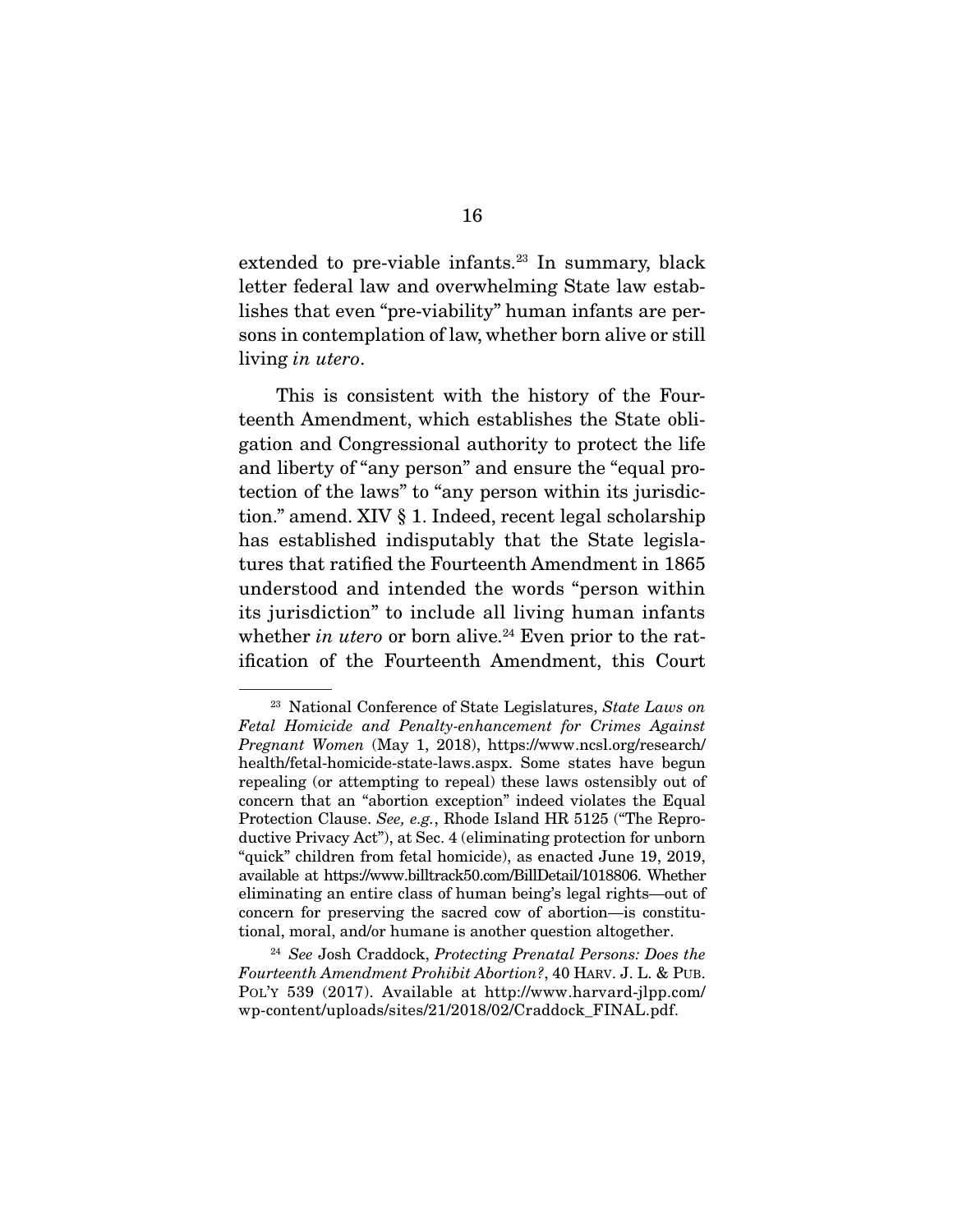acknowledged that the word "person" in law was a term designed to include all of humanity. In United States v. Palmer, 16 U.S. 610 (1818), Chief Justice Marshall explained that "every human being" and "the whole human race" was included in the words "person or persons" in federal law.  $Id$ . at 631–32. And in Levy v. Louisiana, 391 U.S. 68 (1968), this Court articulated a simple test for ensuring equal protection for marginalized persons, reasoning that so-called "illegitimate" children were not "non-persons" as they were "humans, live, and have their being," and therefore, "clearly 'persons' within the meaning of the Equal Protection Clause of the Fourteenth Amendment." Id. at 70.

 What is not consistent with the Fourteenth Amendment's original meaning, or especially its equal protection guarantee, is the unequal treatment of infant persons in the womb and premature born-alive persons when physical violence is done against them through professionally induced abortion. To wit, it is a crime of violence against a 19-week human infant in utero if an abusive partner slips Misoprostol into the pregnant mother's drink to induce an abortion. But, if the same infant is aborted inside a Planned Parenthood using Misoprostol to obtain intact body parts for sale, the State's only enforcement mechanism is to prosecute the sale of body parts, rather than the clinic's attack on the child in the first place. The commercial and experimental exploitation of aborted human infants demonstrates unequivocally that "pre-viability" infants are alive, human, and have a being whose common humanity with ours, while it makes them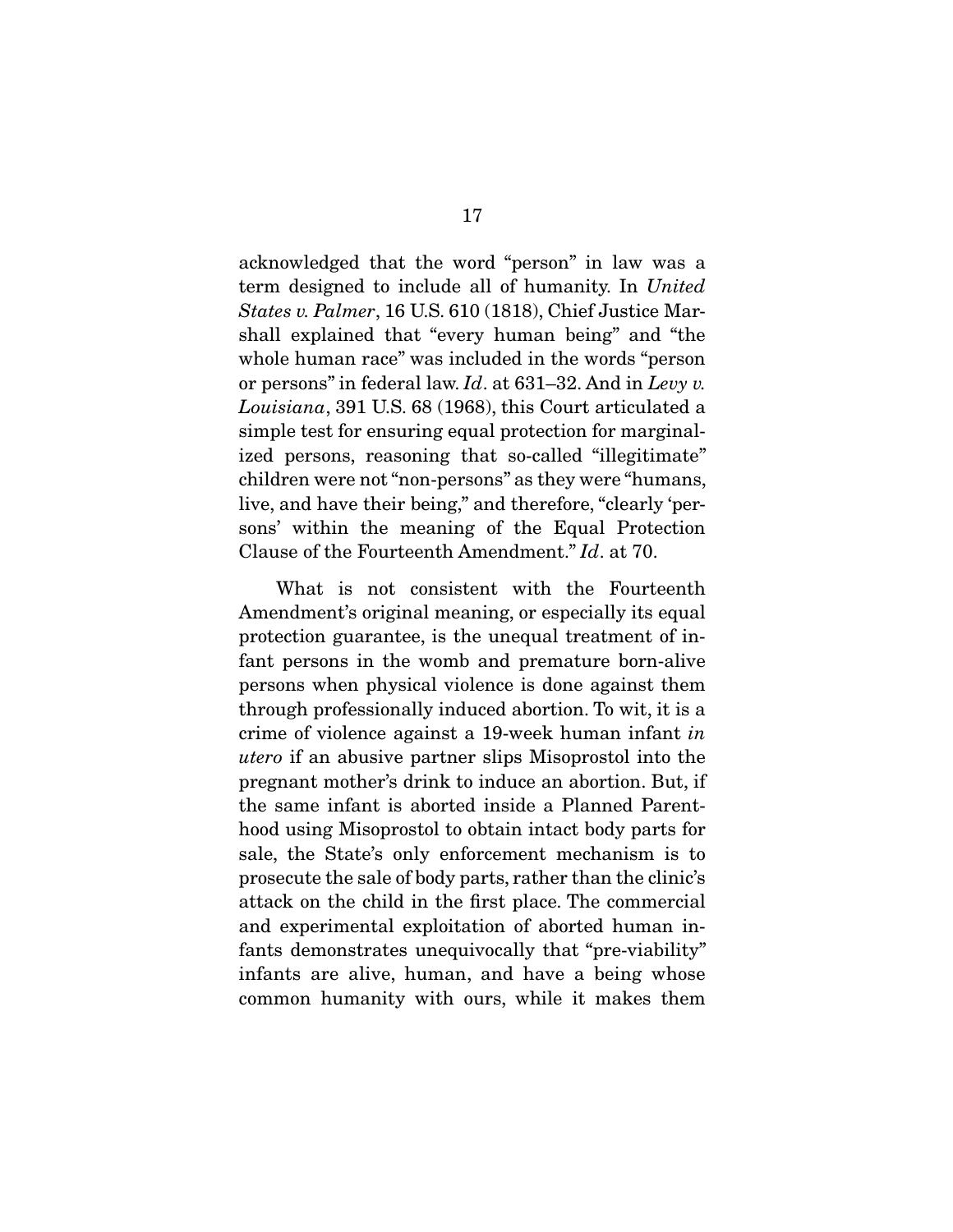valuable to buy and sell, should moreover guarantee their constitutional rights to equal protection.

# **2.2. The unequal treatment of "pre-viability" infants entrenches equal protection violations of viable infants.**

Sadly and predictably, the unequal treatment of infants in the womb "pre-viability" in the context of elective abortion promotes and enables the unequal treatment of post-viable infants even after birth, with tragic consequences. In 2013, Dr. Kermit Gosnell was convicted in Philadelphia, PA of the murder of three post-viability infants born alive in his abortion clinic at gestational ages approximately 25 to 30 weeks.25 Dr. Gosnell was also convicted of 21 counts of illegal abortions on post-viability fetuses past the limit of Pennsylvania law. The illegal and dangerous practices at Dr. Gosnell's clinic were known of and reported by many individuals in the Pennsylvania and Philadelphia government and health care communities as far back as 1993. However, due to the State's application of Casey's "undue burden" standard and attachment to "pre-viability" abortions, all health inspections of abortion clinics, including Dr. Gosnell's, ceased in 1995, and the numerous complaints about Dr. Gosnell's practices went unanswered.26 The State's disregard for "pre-viability"

<sup>25</sup> Jon Hurdle & Trip Gabriel, Philadelphia Abortion Doctor Guilty of Murder in Late-Term Procedures, THE NEW YORK TIMES (May 14, 2013), https://nyti.ms/3i2DuG4.

 $26$  In re County Investigating Grand Jury XXIII, Misc. No. 0009901-2008, pp. 9–13 (Ct. Com. Pl., 1st Jud. Dist. Penn., Jan.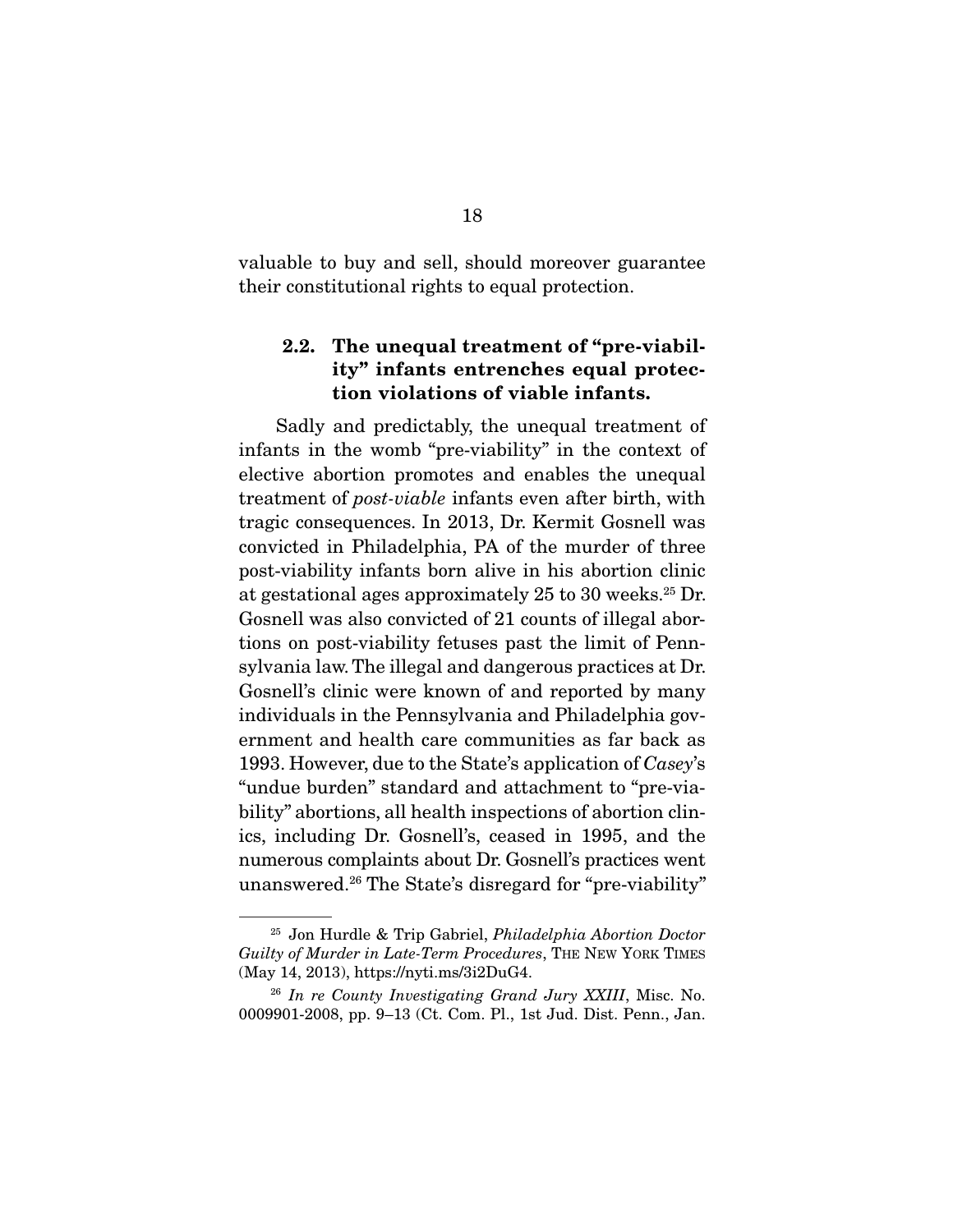infant lives directly enabled and covered up for Dr. Gosnell's disregard for "post-viability" infant lives.

 Similarly, the crimes of DaVinci Biosciences, LLC and DV Biologics, LLC in southern California, which illegally sold fetal organs and tissues from abortions at Planned Parenthood Orange & San Bernardino Counties, were enabled by being shielded from scrutiny due to the privileged practice of "pre-viability" abortions at Planned Parenthood.

- **3. This Court does not deny the People's interests in protecting infants in the womb pre-viability.** 
	- **3.1.** *Vuitch***,** *Roe***,** *Webster***,** *Casey***, and** *Gonzales* **all recognized the People's interest in protecting infants in the womb to the degree—but only to the degree—the question was properly before the Court.**

This Court has always shown great deference to the federal and State legislatures' asserted interests in protecting unborn human life even when "pre-viability." In Gonzales, this Court made clear that the federal Partial-Birth Abortion Ban Act's application to protect both "pre-viability" and "post-viability" infants in the womb did not undermine its constitutionality. See Gonzales, 550 U.S. at 156. This Court upheld its prohibition on the intact delivery of a living human infant for

<sup>14, 2011).</sup> Available at https://cdn.cnsnews.com/documents/Gosnell, %20Grand%20Jury%20Report.pdf.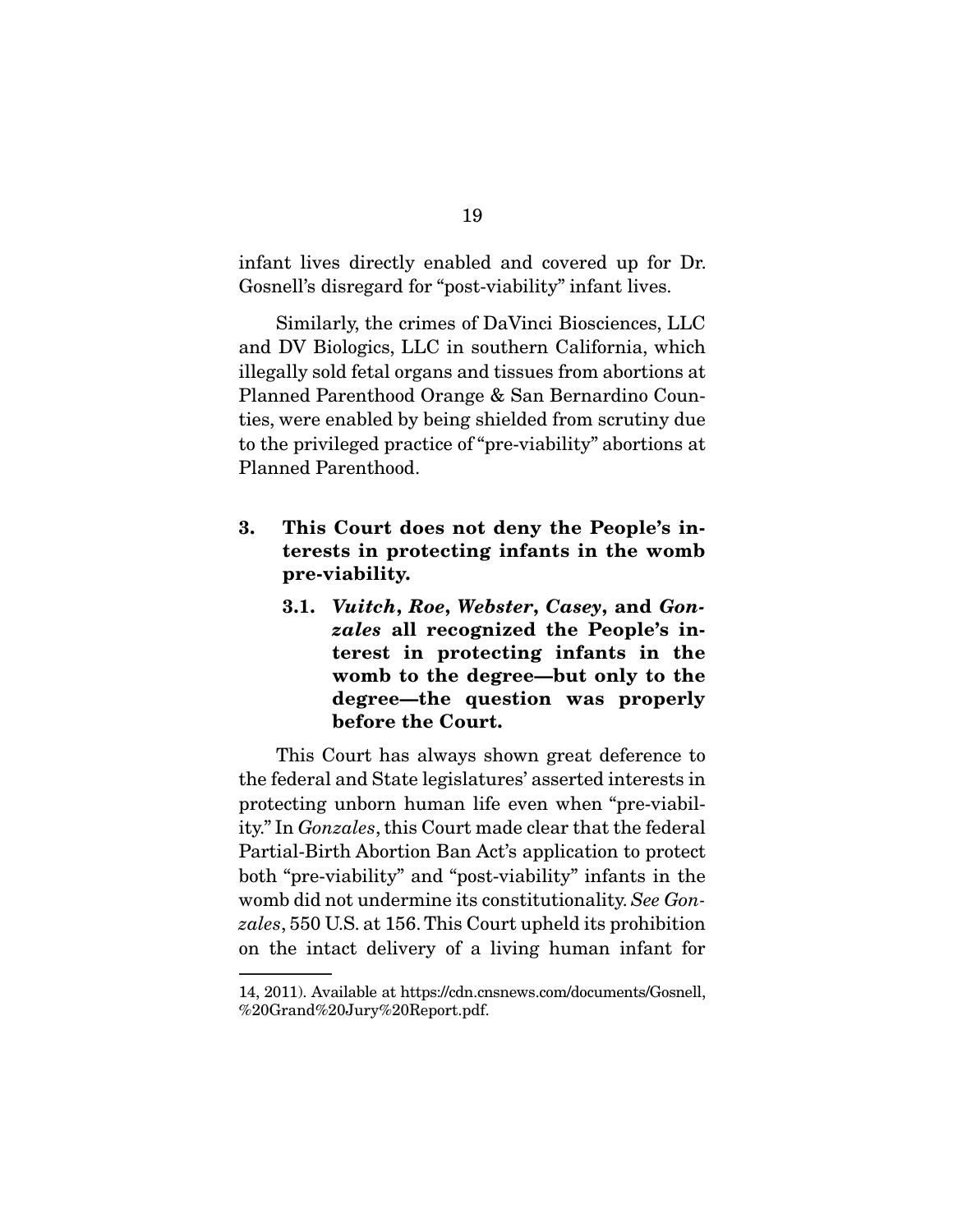lethal purposes, due to the compelling state interest in protecting such children "in human form" and the rational basis of the state to protect women and infants from such a degradation of the medical profession. Id. at 145, 159–60. Similarly, in Webster v. Reproductive Health Services, 492 U.S. 490 (1989), this Court recognized the significant State interest in protecting unborn life and declared that Roe's principles (particularly its "rigid" "viability" framework) must cede to the State's interest in protecting prenatal infant lives as succeeding cases brought this State interest before the Court: "[W]e do not see why the State's interest in protecting potential human life should come into existence only at the point of viability, and that there should therefore be a rigid line allowing state regulation after viability but prohibiting it before viability." Id. at 517–20. Planned Parenthood v. Casey, 505 U.S. 833 (1992), recognized the State's "legitimate interests in protecting prenatal life," *id.* at 853, a proposition later developed by Gonzales. Yet in Casey, it was not necessary for the Court to fully analyze the legislature's interest in protecting "pre-viability" infants, as a pre-viability abortion limit was not before the Court and so its analysis of the interest was undeveloped. These cases reviewing States' interest in protecting fetal life drew their recognition of that interest from Roe itself, which purported to establish a balance between interests in fetal life and maternal liberty. Even this Court's oldest abortion case, United States v. Vuitch, 397 U.S. 1061 (1970), accepted the State's authority to enforce "pre-viability" prohibitions on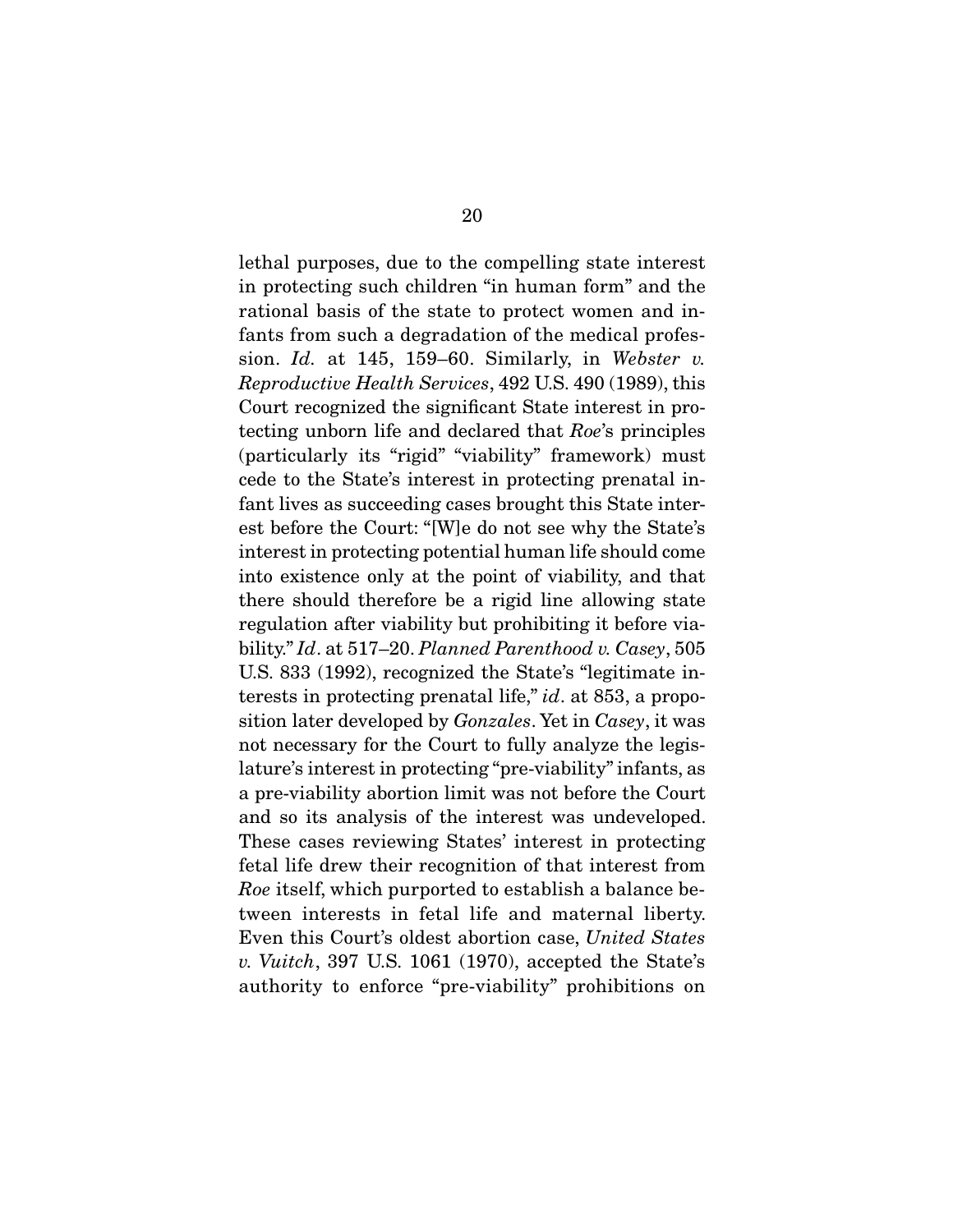elective abortions, though the interest in fetal life was not directly before the Court.

# **3.2. The Court's old abortion precedents are inapposite and unworkable for addressing the new facts and questions presented here.**

Only in Webster and Gonzales has this Court been faced directly with adjudicating the State's asserted interests in protecting human life in utero and "previability"—core legislative interests that flow from the government's obligations under the Fourteenth Amendment itself. ("Once human life has commenced, the constitutional protections found in the Fifth and Fourteenth Amendments impose upon the state the duty of safeguarding it." Steinberg v. Brown, 321 F. Supp. 741, 747 (N.D. Ohio 1970).) Each time this Court has been called on to closely examine the State's interest in protecting infant lives, this Court has blessed the effort. See supra. The inequities of Roe and Casey's averted gaze or time-bound scope need not be perpetuated. "[S]tare decisis is not an end in itself. It is instead 'the means by which we ensure that the law will ... develop in a principled and intelligible fashion.'" Citizens United v. Fed. Election Comm'n, 558 U.S. 310, 378 (2010) (Roberts, C.J., concurring). To the extent that the old abortion precedents from Roe or Casey conflict with the State interests here, the State's factual findings and interests newly developed here